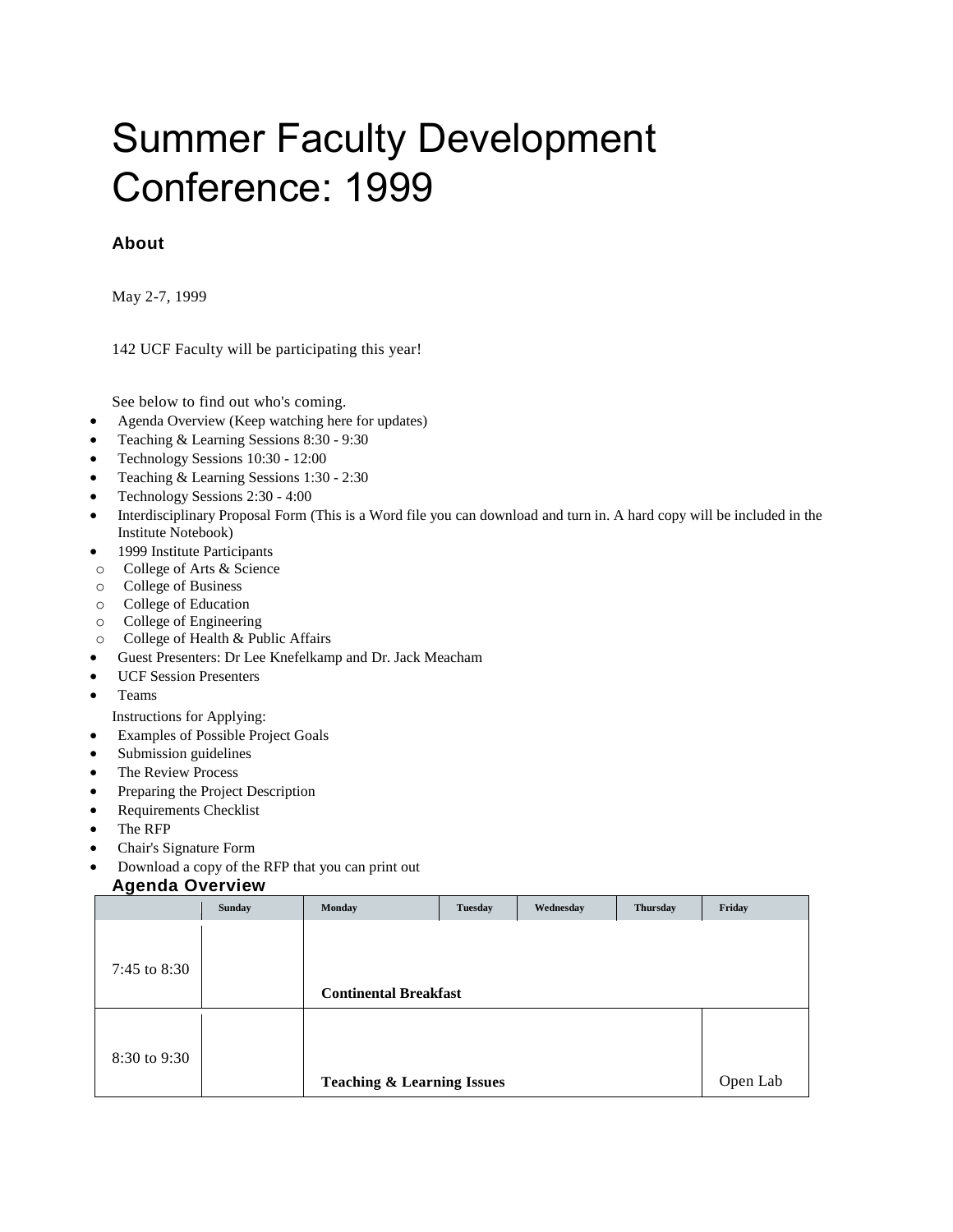|              |                           | Team Time to discuss new ideas and work team members and<br>support personnel to plan and critique materials, activities, etc. | Time        |
|--------------|---------------------------|--------------------------------------------------------------------------------------------------------------------------------|-------------|
|              |                           | Team Rooms:                                                                                                                    |             |
|              |                           | Team 1: Sand Key                                                                                                               |             |
|              |                           | Team 2: St. Johns River                                                                                                        |             |
|              |                           | Team 3: Egmont Key                                                                                                             |             |
|              |                           | Team 4: Garden Key A                                                                                                           |             |
|              |                           | Team 5: Garden Key B                                                                                                           |             |
| 9:30 to      |                           | Team 6: Key West B (Tuesday in Pensacola Boardroom)                                                                            |             |
| 10:30        |                           | Team 7: St. Joseph Point                                                                                                       |             |
|              |                           |                                                                                                                                |             |
|              |                           |                                                                                                                                |             |
| 10:30 to     |                           |                                                                                                                                |             |
| 12:00        |                           |                                                                                                                                |             |
|              |                           | <b>Technology Sessions</b>                                                                                                     |             |
|              |                           |                                                                                                                                |             |
| $12:00$ to   |                           |                                                                                                                                |             |
| 1:30         |                           |                                                                                                                                |             |
|              |                           | Lunch                                                                                                                          |             |
|              |                           |                                                                                                                                |             |
| 1:30 to 2:30 |                           |                                                                                                                                |             |
|              |                           | <b>Teaching &amp; Learning Issues</b>                                                                                          |             |
|              |                           |                                                                                                                                |             |
| 2:30 to 4:00 |                           |                                                                                                                                |             |
|              |                           | <b>Technology Sessions</b>                                                                                                     | Poster      |
|              | Registration              |                                                                                                                                | Session and |
|              | and<br>Organization       | Team Time to discuss new ideas and work team members and                                                                       |             |
| 4:00 to 5:30 | Cape Florida<br>Ballroom  | support personnel to plan and critique materials, activities, etc.<br>(see team rooms above)                                   | Reception   |
|              |                           |                                                                                                                                |             |
|              | Welcome:                  | Entertainment!                                                                                                                 |             |
|              | President<br>John C. Hitt | <b>Ballet Folklórico</b><br>de México                                                                                          |             |
|              |                           | Performance and<br>Reception                                                                                                   |             |
| 5:30 to 8:30 | Keynote                   | sponsored by                                                                                                                   |             |
|              | Address:                  | President John C.<br>Hitt                                                                                                      |             |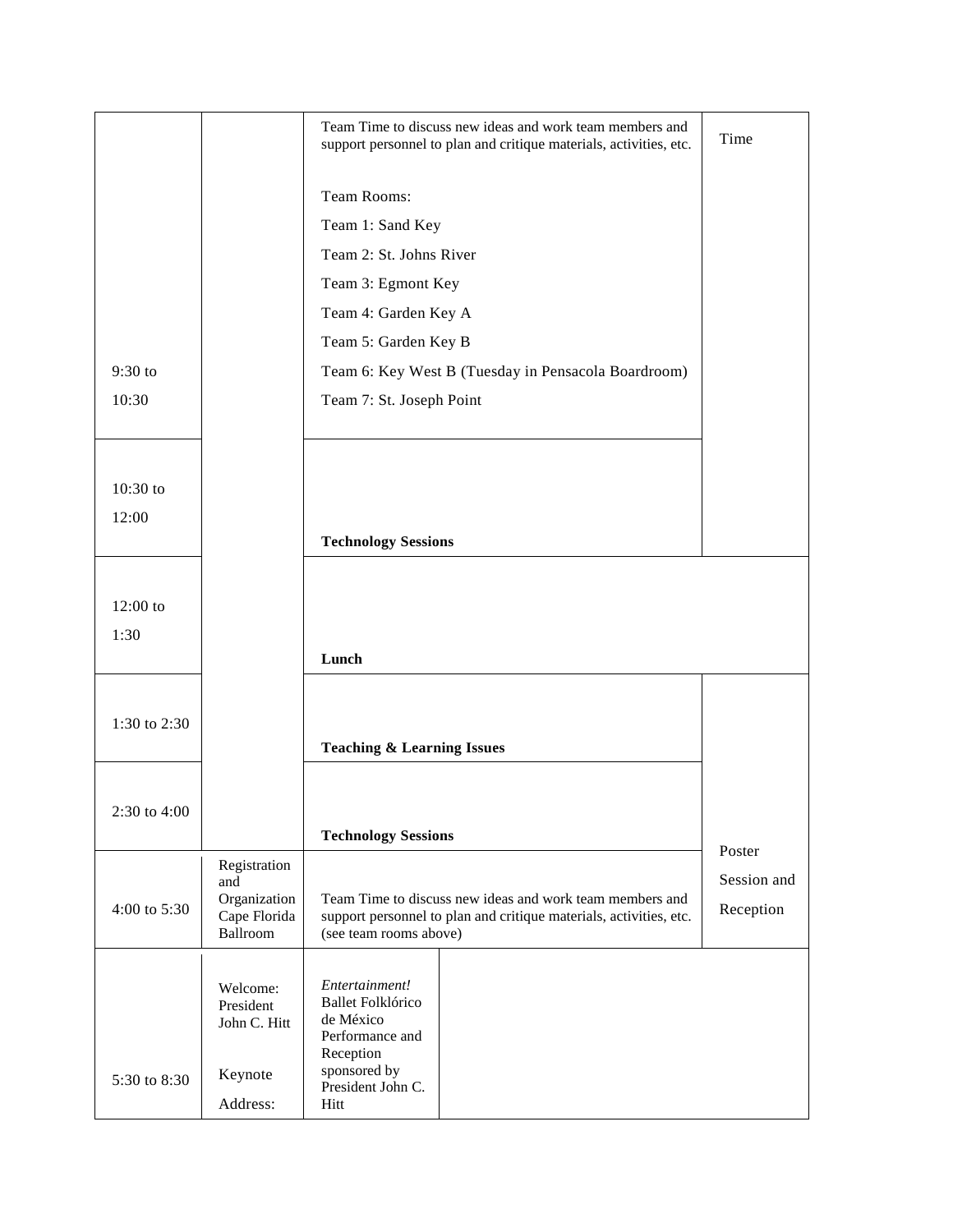| Dr. Lee    |  |  |
|------------|--|--|
| Knefelkamp |  |  |
|            |  |  |
|            |  |  |

# **Teaching & Learning Sessions Descriptions - 8:30 to 9:30**

|                    | <b>Monday</b>    | <b>Tuesday</b>           | Wednesday             | <b>Thursday</b>        |
|--------------------|------------------|--------------------------|-----------------------|------------------------|
|                    | Cape Florida A   |                          | Cape Florida A        |                        |
|                    | "Teaching to     |                          | "Constructing a       |                        |
|                    | cognitive and    |                          | Diversity             |                        |
|                    | cultural         | Cape Florida A           | Course." Dr. Jack     | Cape Florida A         |
|                    | diversity: The   | "Using Diverse Voices    | Meacham, SUNY         | "Interrupting          |
|                    | classroom as     | as a Strategy of         | Buffalo.              | Bigotry." Dr. Bette S. |
|                    | common           | Effective Teaching." Dr. |                       | Tallen, Diversity      |
|                    | ground." Dr.     | Jack Meacham, SUNY       | A successful          | Initiatives.           |
|                    | Lee              | Buffalo.                 | diversity course      |                        |
|                    | Knefelkamp,      |                          | consists of more      | We are all confronted  |
|                    | Columbia         | Faculty members often    | than adding           | with situations where  |
|                    | University.      | think that using         | material written      | we are confused about  |
|                    |                  | autobiographies in the   | from diverse          | what to do when        |
|                    | This workshop    | classroom is confined    | perspectives. It also | someone makes a        |
|                    | will present an  | to courses in the        | involves thinking     | prejudiced comment.    |
|                    | opportunity to   | humanities. This         | through               | This is especially     |
|                    | dialogue with    | workshop will show       | pedagogical           | tricky in the          |
|                    | and receive      | that student learning in | strategies and        | classroom, given       |
|                    | suggestions in   | all disciplines can be   | examining the         | issues of academic     |
|                    | an informal      | transformed through      | vision of the         | freedom and free       |
|                    | setting from the | teaching with            | course. This hands-   | speech. This workshop  |
|                    | <b>FCTL</b>      | autobiographies          | on presentation will  | will discuss specific  |
|                    | Institute's      | chosen to bring diverse  | deal with the         | guidelines that can be |
|                    | keynote          | race, ethnic, and        | specifics of how to   | used not only in class |
| $8:30$ to          | speaker, Lee     | gender voices into the   | put together a        | but with friends and   |
| 9:30<br>concurrent | Knefelkamp.      | classroom.               | diversity course      | colleagues as well!    |
| sessions           | Professor        |                          | from the planning     |                        |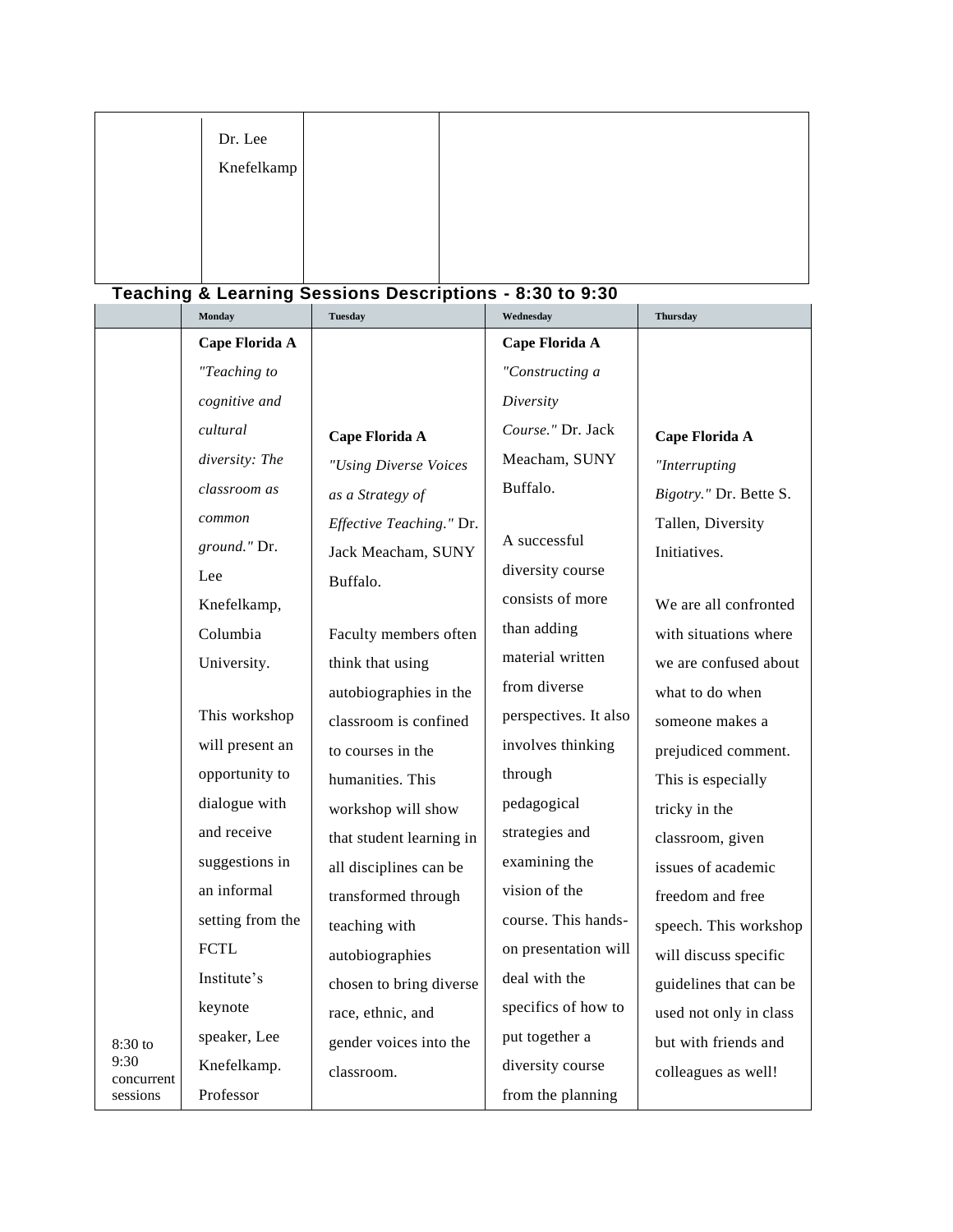#### Knefelkamp is an internationally known and respected scholar of student development and diversity issues. stage through wrapup and evaluation. This module will be very helpful for faculty looking to develop their first diversity course, improve on their current offerings, or to develop a diversity component to their

#### **Cape Florida B** *"International and multicultural simulations for effective communication with multicultural students."* Dr. Lani Harris, Theater. Participatory working sessions with situational simulations, aimed at **Cape Florida B** *"How to integrate international students into the classroom."*Ragda Kurdy, Foreign Languages. This session explores strategies for integrating internatinal students into classroom activities. Dr. Kurdy will review data on international students at UCF, discuss the results of a survey, and examine legal issues associated

with dealing with

increasing

# *multicultural simulations for effective communication with multicultural students."* Dr. Lani Harris, Theater. Participatory working sessions with situational simulations, aimed at increasing

courses.

**Pensacola Boardroom**

*"International and*

understanding and effective communication with students from

#### **Pensacola Boardroom**

*"Internationalization of a Metropolitan University in a Community with a Strong International Presence."* Dr. Bob Taft, Finance.

How to develop international initaitives and a univeristy/ community framework for advancing them.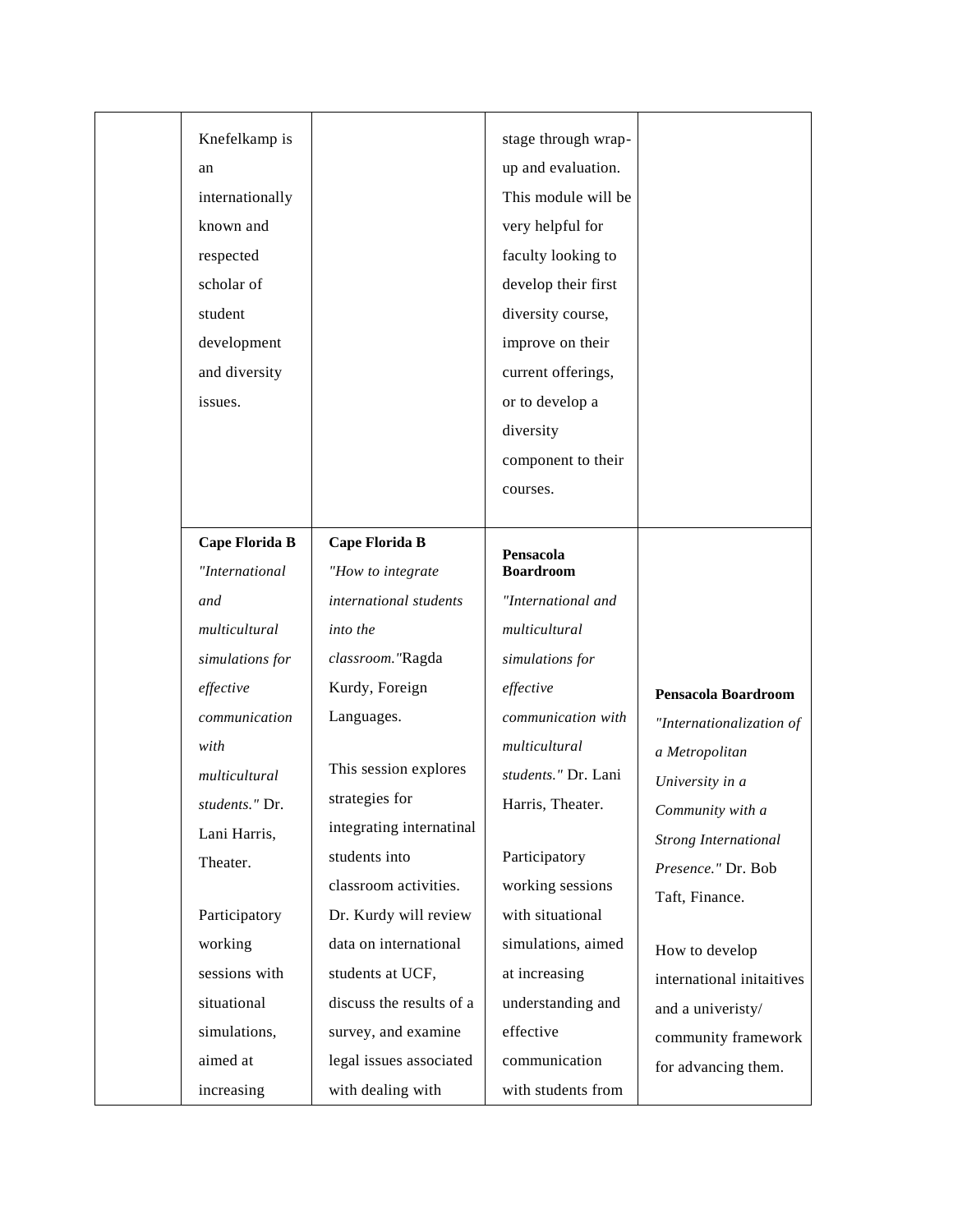| understanding | international students. |
|---------------|-------------------------|

and effective communication with students from many cultures and backgrounds; participants will have time to discuss and work on problem-solving strategies.

# **Cape Florida C**

*"Cooperative Learning in Action."* Cyndee Hutchinson, Larry Holt, Jeff Kaplan, Educational Foundations.

Cooperative learning Strategies selected for college level teaching will be explored. Each strategy will be introduced, modeled, and

*"Processing Strategies for College Level Learners"* Cyndee Hutchinson, Larry Holt, Jeff Kaplan, Educational Foundations.

**Cape Florida C**

If your preferred instructional strategy is the lecture format this session is for you. This session will enhance your ability to improve your students' processing strategies, reflective thinking, and engaged time.

many cultures and backgrounds; participants will have time to discuss and work on problem-solving strategies.

#### **Key West A**

*"Interdisciplinary team building techniques."* Cyndee Hutchinson, Larry Holt, Jeff Kaplan, Educational Foundations.

If your goal is to improve linkages with colleagues join us as we explore traditional and technology enhanced teambuilding experiences.

#### **Key West A**

*"Developing a community of learners among students."* Cyndee Hutchinson, Larry Holt, Jeff Kaplan, Educational Foundations.

Participants will explore ways to establish a classroom climate where positive feeling tone and nonthreatening interactions lead to a community of learners.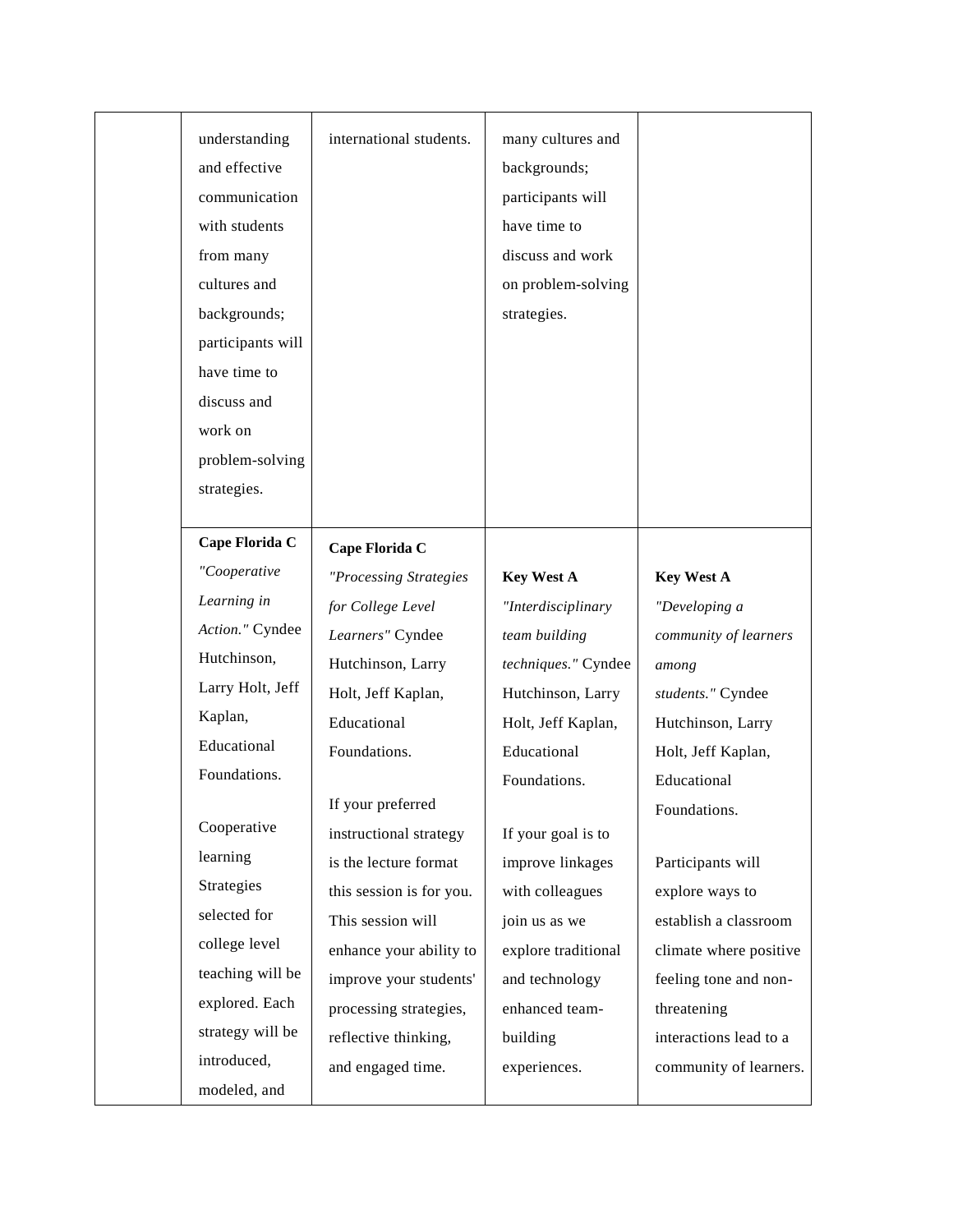| reflected upon    |                         |                     |                          |
|-------------------|-------------------------|---------------------|--------------------------|
| as it applies to  |                         |                     |                          |
| your area of      |                         |                     |                          |
| specialization.   |                         |                     |                          |
|                   |                         |                     |                          |
| Cape Florida D    |                         |                     |                          |
| "Planning for     | Cape Florida D          |                     |                          |
| better student    | "Case Studies - a       |                     |                          |
| writing." Beth    | powerful tool for       |                     |                          |
| Young, Martha     | attitudinal             |                     |                          |
| Marinara,         | engagement." Dr. Bob    |                     |                          |
| English.          | Gustafson,              |                     |                          |
|                   | Educational             | Library 235A        |                          |
| Don't get stuck   | Foundations.            | "Test and           |                          |
| with lots of bad  |                         | Assessment of       |                          |
| papers at the     | While university        | Critical Thinking,  |                          |
| end of the        | researchers often favor | Part 2." Dr.        |                          |
| semester! We'll   | quantitative studies,   | Ransford C. Pyle,   |                          |
| discuss ways to   | this can be an          | Legal Studies.      |                          |
| set the stage for | approach that negates   |                     |                          |
| successful        | the human variable.     | Successful teaching |                          |
| writing through   | Case studies can assist | ofcritical thinking | Library 235A             |
| assignment        | in demonstrating        | is supported by     | "Can science (or         |
| design, process   | individual impact and   | tests requiring a   | anything else) be taught |
| guidelines, and   | add a "human face" to   | critical            | in a virtual world?      |
| more.             | the reality.            | thinkingapproach.   | Maybe!!" Dr. Graeme      |
|                   |                         |                     | Lindbeck, Biology.       |
| Library 235A      | Library 235A            | Library 157         | Library 235A             |
| "The syllabus     | "Some strategies for    | "Overcoming         | "Of 320 MILLION web      |
| and other         | developing learning     | Teaching Style      | sites, how can you       |
| materials as      | outcome measures." Dr.  | Biases." Dr. Bonnie | choose the best ones     |
| interactive       | Chuck Dziuban,          | Warren, FCTL.       | and verify the           |
| learning          | Educational             |                     | information they         |
| guides." Dr.      | Foundations.            | Learn teaching      | contain?" Carole         |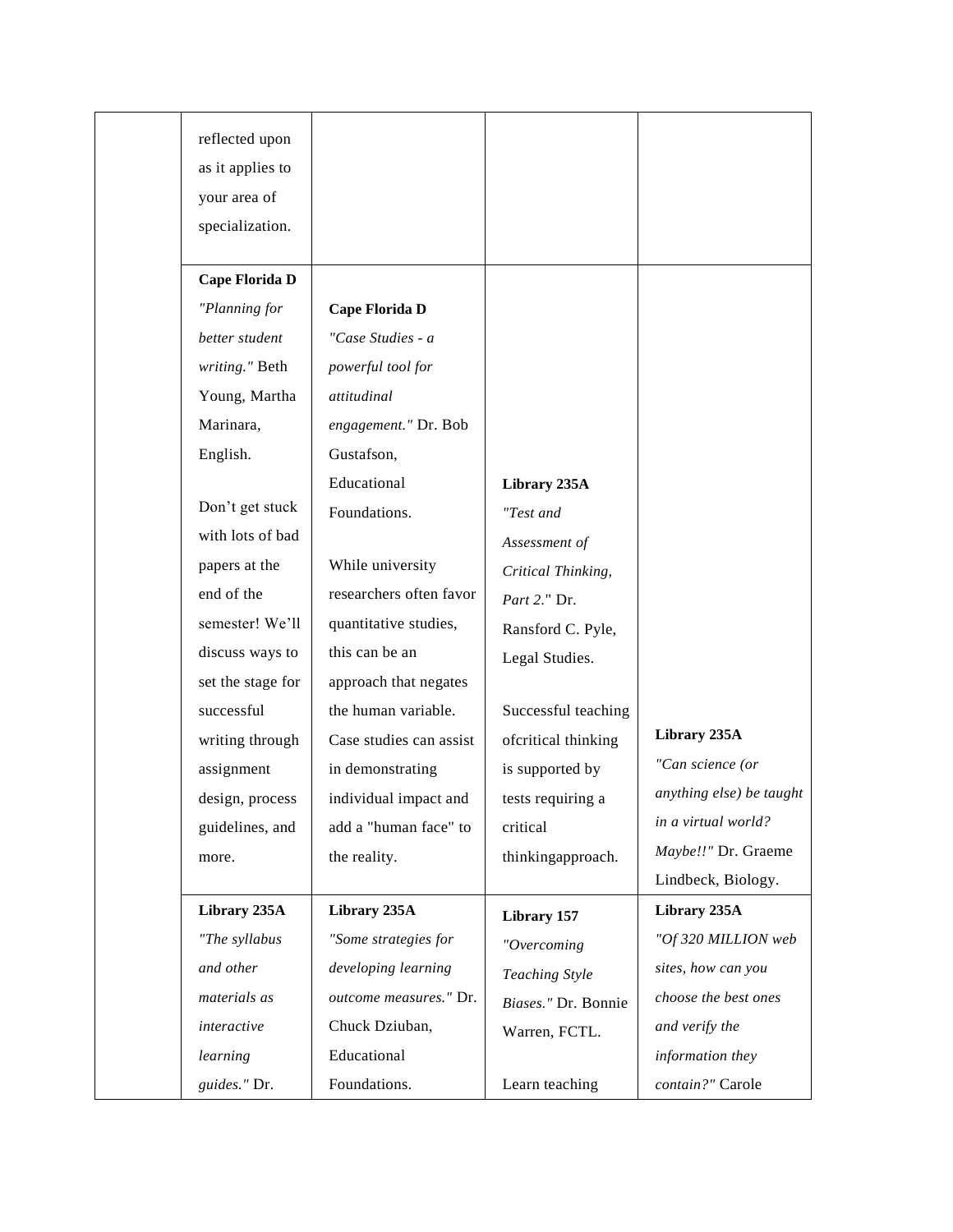|                             | Karen L. Smith,<br>FCTL.<br>Prepare guides<br>to promote<br>performance<br>and get rid of<br>the familiar<br>whine of 'But I<br>didn't know<br>what you<br>wanted me to<br>doooo!" | This session is devoted<br>to multiple approaches<br>to outcome<br>assessment." | strategies and<br>methods that give<br>students an equal<br>chance to succeed<br>in your class! | Hinshaw, Meg Scharf,<br>Library.<br>Work with librarians<br>to learn strategies for<br>teaching students to<br>find, critically assess,<br>and select appropriate<br>information on the<br>Web. This session will<br>help you develop<br>techniques for guiding<br>your students as they<br>take control of the<br>information they<br>encounter  instead of<br>letting it overwhelm<br>them. |
|-----------------------------|------------------------------------------------------------------------------------------------------------------------------------------------------------------------------------|---------------------------------------------------------------------------------|-------------------------------------------------------------------------------------------------|-----------------------------------------------------------------------------------------------------------------------------------------------------------------------------------------------------------------------------------------------------------------------------------------------------------------------------------------------------------------------------------------------|
| <b>Return to the Agenda</b> |                                                                                                                                                                                    |                                                                                 |                                                                                                 |                                                                                                                                                                                                                                                                                                                                                                                               |
|                             |                                                                                                                                                                                    | Teaching & Learning Sessions Descriptions -- 1:30 to 2:30                       |                                                                                                 |                                                                                                                                                                                                                                                                                                                                                                                               |
|                             | Monday                                                                                                                                                                             | <b>Tuesday</b>                                                                  | Wednesday                                                                                       | <b>Thursday</b>                                                                                                                                                                                                                                                                                                                                                                               |
|                             | Cape Florida A                                                                                                                                                                     | Cape Florida A                                                                  |                                                                                                 | Cape Florida A                                                                                                                                                                                                                                                                                                                                                                                |
|                             | "Constructing a                                                                                                                                                                    | "Research ORTeaching:                                                           | Cape Florida A                                                                                  | "Case Studies - a                                                                                                                                                                                                                                                                                                                                                                             |
|                             | Diversity                                                                                                                                                                          | A False Dichotomy" Dr.                                                          | "Facilitating                                                                                   | powerful tool for                                                                                                                                                                                                                                                                                                                                                                             |
|                             | Course." Dr.                                                                                                                                                                       | Rajshree Agarwal,                                                               | Dialogue in the                                                                                 | attitudinal                                                                                                                                                                                                                                                                                                                                                                                   |
|                             | Jack Meacham,                                                                                                                                                                      | Economics.                                                                      | Classroom." A                                                                                   | engagement." Dr. Bob                                                                                                                                                                                                                                                                                                                                                                          |
|                             | <b>SUNY Buffalo</b>                                                                                                                                                                |                                                                                 | presentation by                                                                                 | Gustafson,                                                                                                                                                                                                                                                                                                                                                                                    |
|                             |                                                                                                                                                                                    | Do you view your                                                                | UCF's Diversity                                                                                 | Educational                                                                                                                                                                                                                                                                                                                                                                                   |
|                             | A successful                                                                                                                                                                       | roles as a teacher and a                                                        | Dialogue                                                                                        | Foundations.                                                                                                                                                                                                                                                                                                                                                                                  |
|                             | diversity course                                                                                                                                                                   | researcher as                                                                   | Consultants (DDC),                                                                              |                                                                                                                                                                                                                                                                                                                                                                                               |
|                             | consists of more                                                                                                                                                                   | complementary or                                                                | a group of diverse                                                                              | While university                                                                                                                                                                                                                                                                                                                                                                              |
| $1:30$ to                   | than adding                                                                                                                                                                        | exclusive? This                                                                 | students, who have                                                                              | researchers often favor                                                                                                                                                                                                                                                                                                                                                                       |
| 2:30                        | material written                                                                                                                                                                   | session focuses on                                                              | been specially                                                                                  | quantitative studies,                                                                                                                                                                                                                                                                                                                                                                         |
| concurrent<br>sessions      | from diverse                                                                                                                                                                       | ways of integrating                                                             | trained in areas of                                                                             | this can be an                                                                                                                                                                                                                                                                                                                                                                                |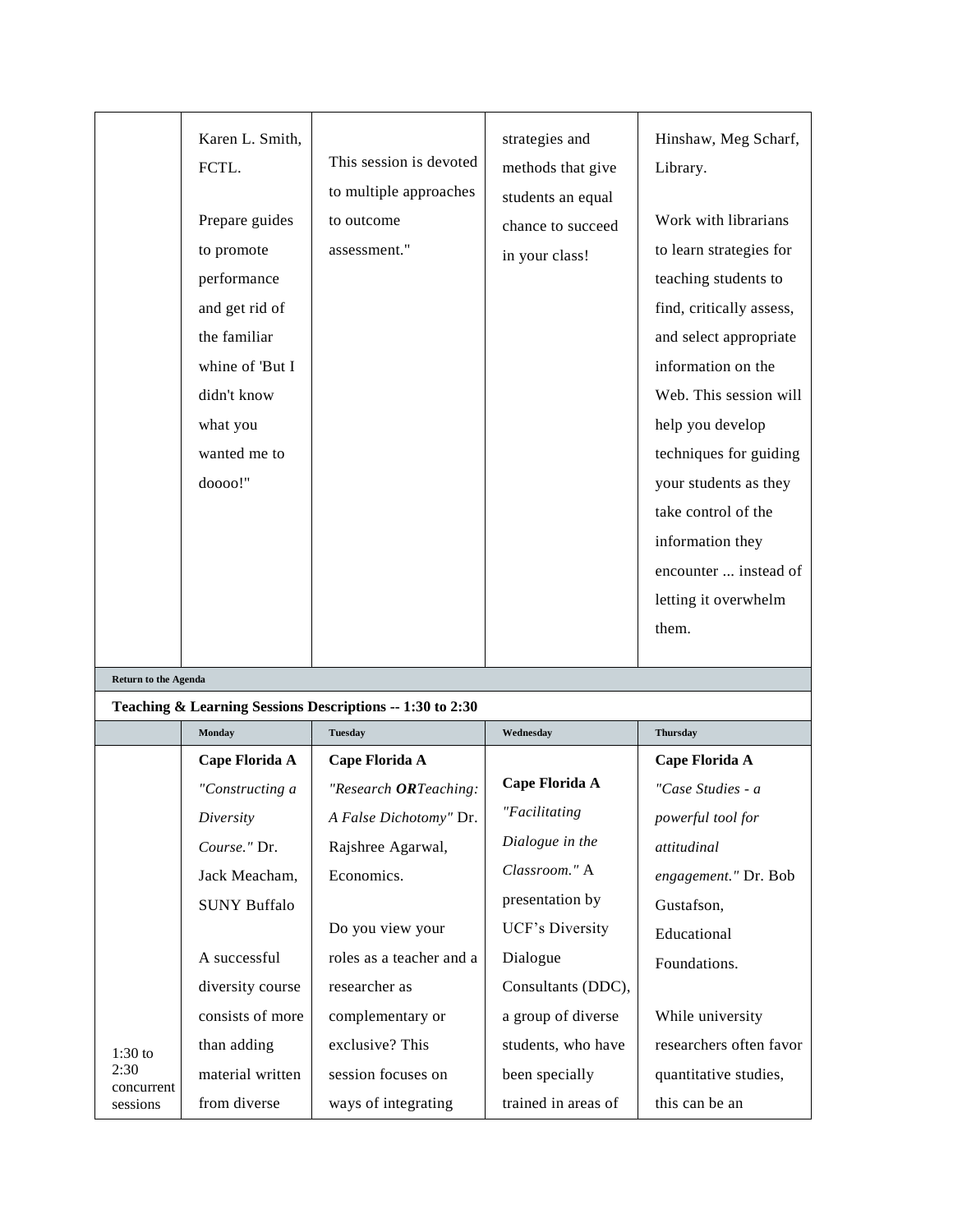| perspectives. It | your research and    | diversity and        | approach that negates   |
|------------------|----------------------|----------------------|-------------------------|
| also involves    | teaching, thus       | presentation skills. | the human variable.     |
|                  | enriching your       | They will            | Case studies can assist |
| thinking         |                      | demonstrate how      |                         |
| through          | experiences in both. |                      | in demonstrating        |
| pedagogical      |                      | they spark dialogue  | individual impact and   |
| strategies and   |                      | in classes.          | add a "human face" to   |
| examining the    |                      |                      | the reality.            |
| vision of the    |                      |                      |                         |
| course. This     |                      |                      |                         |
| hands-on         |                      |                      |                         |
| presentation     |                      |                      |                         |
| will deal with   |                      |                      |                         |
| the specifics of |                      |                      |                         |
| how to put       |                      |                      |                         |
| together a       |                      |                      |                         |
| diversity course |                      |                      |                         |
| from the         |                      |                      |                         |
| planning stage   |                      |                      |                         |
| through wrap-    |                      |                      |                         |
| up and           |                      |                      |                         |
| evaluation. This |                      |                      |                         |
| module will be   |                      |                      |                         |
| very helpful for |                      |                      |                         |
| faculty looking  |                      |                      |                         |
| to develop their |                      |                      |                         |
| first diversity  |                      |                      |                         |
| course, improve  |                      |                      |                         |
| on their current |                      |                      |                         |
| offerings, or to |                      |                      |                         |
| develop a        |                      |                      |                         |
| diversity        |                      |                      |                         |
| component to     |                      |                      |                         |
| their courses.   |                      |                      |                         |
|                  |                      |                      |                         |
|                  |                      |                      |                         |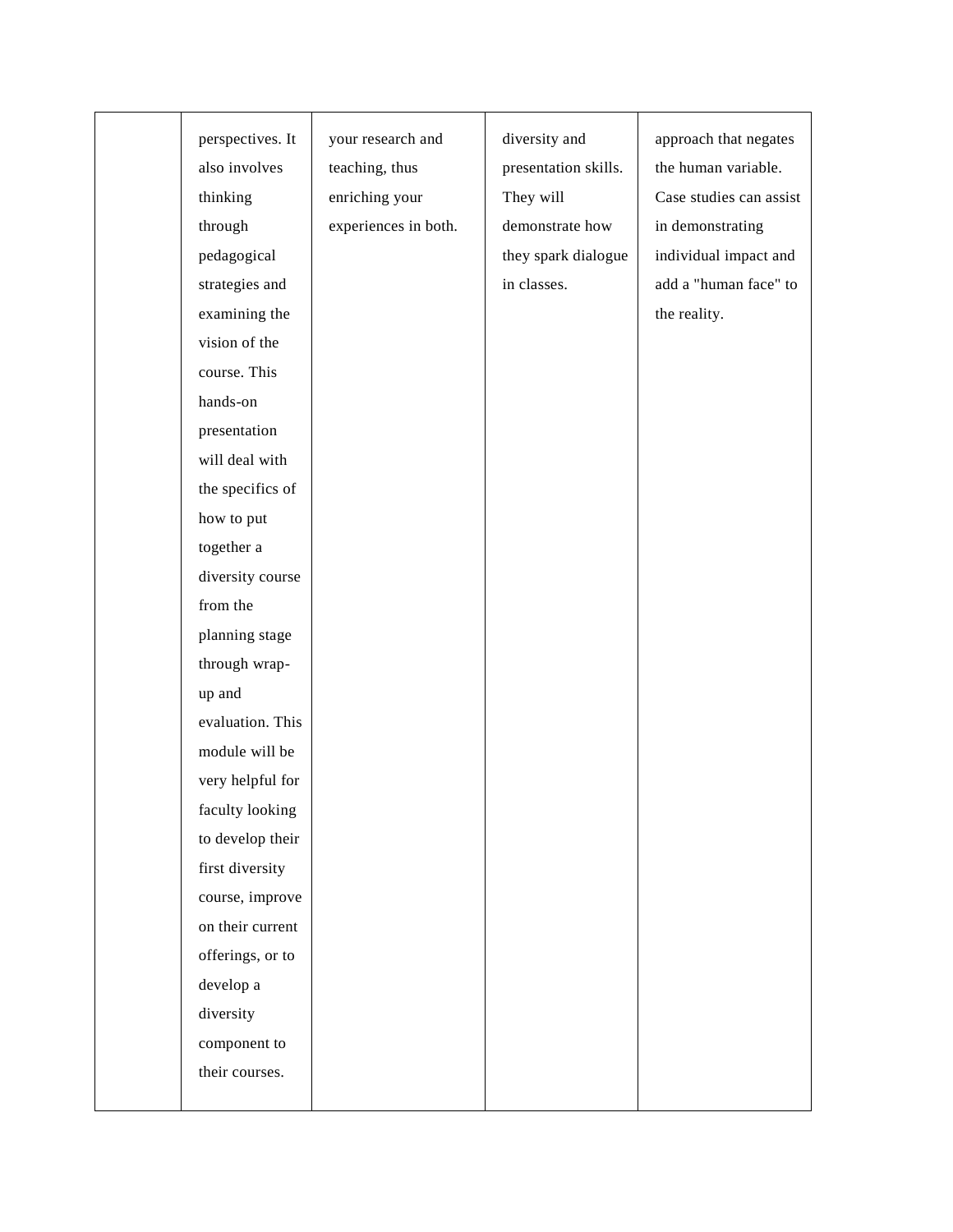| Cape Florida B    |                        |                             |                          |
|-------------------|------------------------|-----------------------------|--------------------------|
| "Testing          |                        |                             |                          |
| Differences in    |                        |                             |                          |
| Knowledge         |                        |                             |                          |
| Acquisition       |                        |                             |                          |
| versus            |                        |                             |                          |
| Knowledge         |                        |                             |                          |
| Creation and      |                        |                             |                          |
| Application." Dr. |                        |                             |                          |
| Karen Dow, Dr.    |                        |                             | Pensacola Boardroom      |
| Janice Peterson,  |                        |                             | "How to integrate        |
| Nursing           |                        |                             | international students   |
|                   |                        |                             | into the                 |
| What we have      |                        | Pensacola                   | classroom." Ragda        |
| learned about     |                        | <b>Boardroom</b>            | Kurdy, Foreign           |
| learning from     |                        | "Internationalization       | Languages.               |
| our experiences   |                        | of a Metropolitan           |                          |
| in teaching on    |                        | University in a             | This session explores    |
| the Internet.     |                        | Community with a            | strategies for           |
| Students report   |                        | <b>Strong International</b> | integrating internatinal |
| they "learn       | Cape Florida B         | Presence." Dr. Bob          | students into            |
| more" when        | "Overcoming Teaching   | Taft, Finance.              | classroom activities.    |
| they are          | Style Biases." Dr.     |                             | Dr. Kurdy will review    |
| involved in       | Bonnie Warren, FCTL.   | How to develop              | data on international    |
| putting together  |                        | international               | students at UCF,         |
| new ideas and     | Learn teaching         | initaitives and a           | discuss the results of a |
| applying          | strategies and methods | univeristy/                 | survey, and examine      |
| knowledge than    | that give students an  | community                   | legal issues associated  |
| when they just    | equal chance to        | framework for               | with dealing with        |
| memorize facts.   | succeed in your class! | advancing them.             | international students.  |
| Cape Florida C    | Cape Florida C         | <b>Key West A</b>           | <b>Key West A</b>        |
| "Cooperative      | "Processing Strategies | "Interdisciplinary          | "Developing a            |
| Learning in       | for College Level      | team building               | community of learners    |
|                   |                        |                             |                          |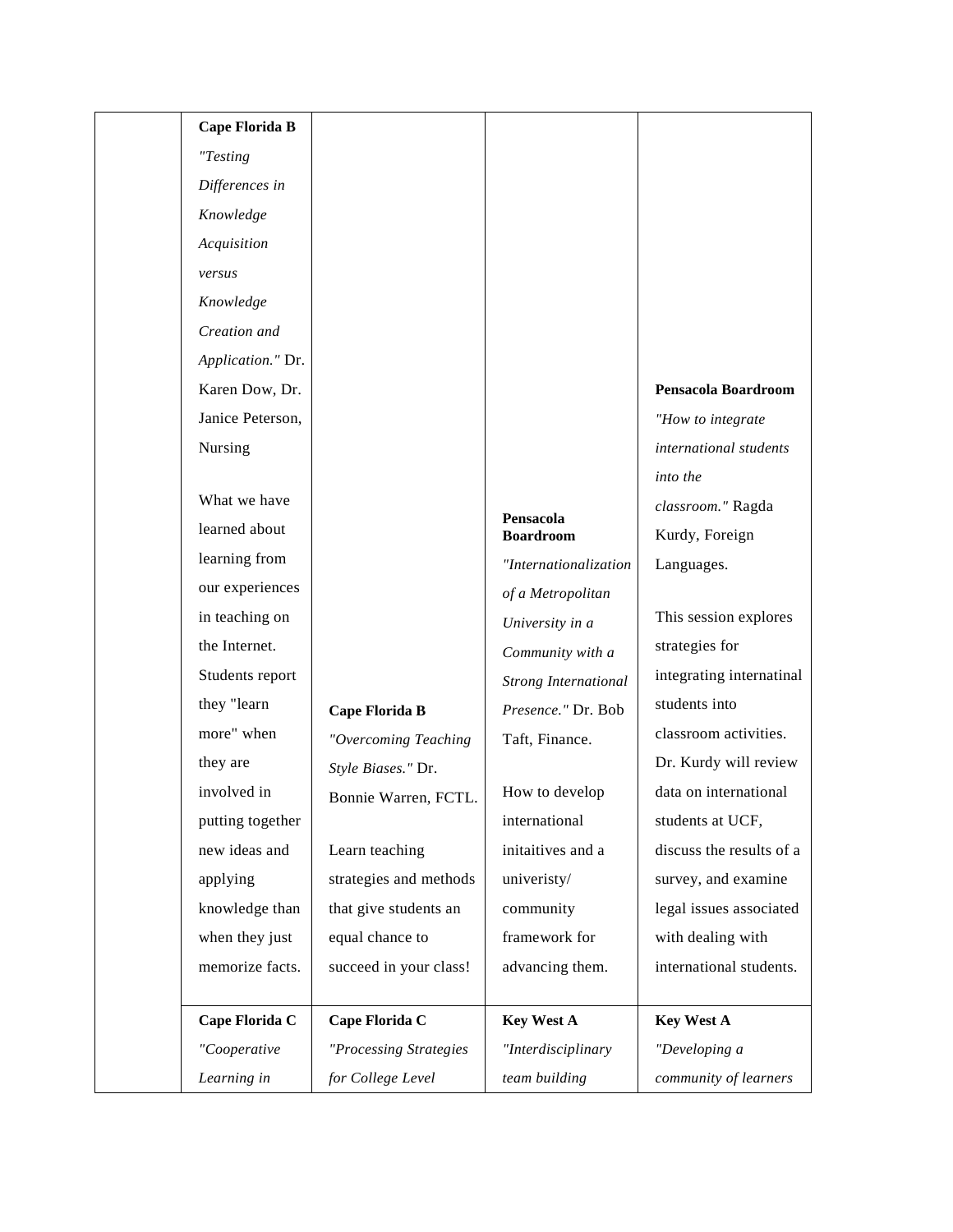| Action." Cyndee  | Learners" Cyndee         | techniques." Cyndee | among                  |
|------------------|--------------------------|---------------------|------------------------|
| Hutchinson,      | Hutchinson, Larry        | Hutchinson, Larry   | students." Cyndee      |
| Larry Holt, Jeff | Holt, Jeff Kaplan,       | Holt, Jeff Kaplan,  | Hutchinson, Larry      |
| Kaplan,          | Educational              | Educational         | Holt, Jeff Kaplan,     |
| Educational      | Foundations.             | Foundations.        | Educational            |
| Foundations.     |                          |                     | Foundations.           |
|                  | If your preferred        | If your goal is to  |                        |
| Cooperative      | instructional strategy   | improve linkages    | Participants will      |
| learning         | is the lecture format    | with colleagues     | explore ways to        |
| Strategies       | this session is for you. | join us as we       | establish a classroom  |
| selected for     | This session will        | explore traditional | climate where positive |
| college level    | enhance your ability to  | and technology      | feeling tone and non-  |
| teaching will be | improve your students'   | enhanced team-      | threatening            |
| explored. Each   | processing strategies,   | building            | interactions lead to a |
| strategy will be | reflective thinking,     | experiences.        | community of learners. |
| introduced,      | and engaged time.        |                     |                        |
| modeled, and     |                          |                     |                        |
| reflected upon   |                          |                     |                        |
| as it applies to |                          |                     |                        |
| your area of     |                          |                     |                        |
| specialization.  |                          |                     |                        |
|                  |                          |                     |                        |
| Cape Florida D   | Cape Florida D           | Library 157         | Library 157            |
| "Painless        | "Grading Group           | "Managing Writing   | "Research ORTeaching:  |
| Writing          | Projects." Dr. Beth      | Groups" Dr. Beth    | A False Dichotomy" Do  |
| Activities."Dr.  | Young, English.          | Young, Dr. Martha   | you view your roles as |
| Beth Young,      |                          | Marinara, English.  | a teacher and a        |
| Dr. Martha       | How do you encourage     |                     | researcher as          |
| Marinara,        | collaboration and still  | Sure, group writing | complementary or       |
| English.         | give fair individual     | gives you fewer     | exclusive? This        |
|                  | grades? This workshop    | papers to grade     | session focuses on     |
|                  |                          |                     |                        |
| Increase active  | presents various group   | but is it good      | ways of integrating    |
| learning and     | grading strategies,      | writing? By         | your research and      |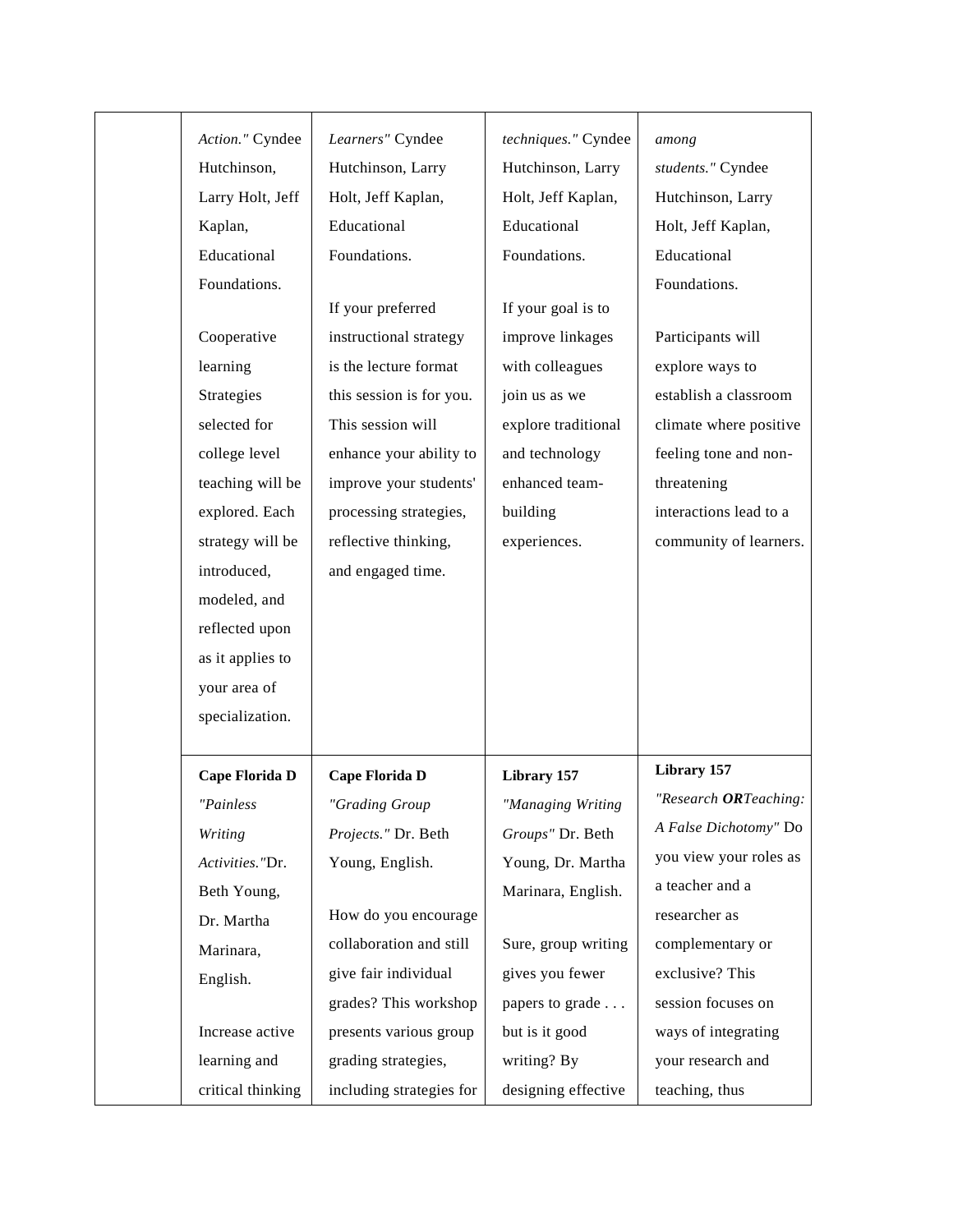|                      | 10:30 to 12:00 concurrent | <b>CCII 223</b>                              | <b>CCII 223</b>             |                          |
|----------------------|---------------------------|----------------------------------------------|-----------------------------|--------------------------|
|                      |                           | <b>Monday</b><br><b>Tuesday</b><br>Wednesday | <b>Thursday</b>             |                          |
| Return to the Agenda |                           |                                              |                             |                          |
|                      |                           |                                              | Hinshaw, Library.           | Hinshaw, Library.        |
|                      | analytical skills.        | West A)                                      | Scharf, Carole              | Scharf, Carole           |
|                      | solvingrequiring          | (Karen Smith, Key                            | discipline." Meg            | research???" Meg         |
|                      | problem-                  | solving simulations.                         | in your                     | legitimate               |
|                      | structured                | in real world problem                        | <b>Information Literacy</b> | and how do we sell it as |
|                      | them in                   | descisions by engage                         | "Developing                 | Where? What? How?        |
|                      | by engaging               | information-supported                        | Library 235A                | instructional research:  |
|                      | think critically          | and arrive at                                |                             | "Publishing              |
|                      | compelled to              | explore alternatives,                        |                             | Library 235A             |
|                      | encouraged or             | define problems,                             |                             |                          |
|                      | Students can be           | Learn how teams can                          |                             |                          |
|                      | Studies.                  | Smith, FCTL.                                 |                             |                          |
|                      | C. Pyle, Legal            | tool." Dr. Karen L.                          |                             |                          |
|                      | 1." Dr. Ransford          | as a problem solving                         |                             |                          |
|                      | Thinking, Part            | Scenarios: Role-playing                      |                             |                          |
|                      | Critical                  | "Strategic Interaction                       |                             |                          |
|                      | "Formats for              | Library 235A                                 |                             |                          |
|                      | Library 235A              |                                              |                             |                          |
|                      |                           |                                              |                             |                          |
|                      | by UCF faculty            |                                              |                             |                          |
|                      | regularly used            |                                              |                             |                          |
|                      | time and are              |                                              |                             |                          |
|                      | minutes of class          |                                              |                             |                          |
|                      | take only a few           |                                              | headaches.                  |                          |
|                      | of these ideas            |                                              | papers and fewer            |                          |
|                      | writing. Many             |                                              | end up with better          | Cape Florida D)          |
|                      | easy-grade                | work.                                        | guidelines, you can         | (Rajshree Agarwal,       |
|                      | ungraded or               | and online group                             | assignments and             | experiences in both.     |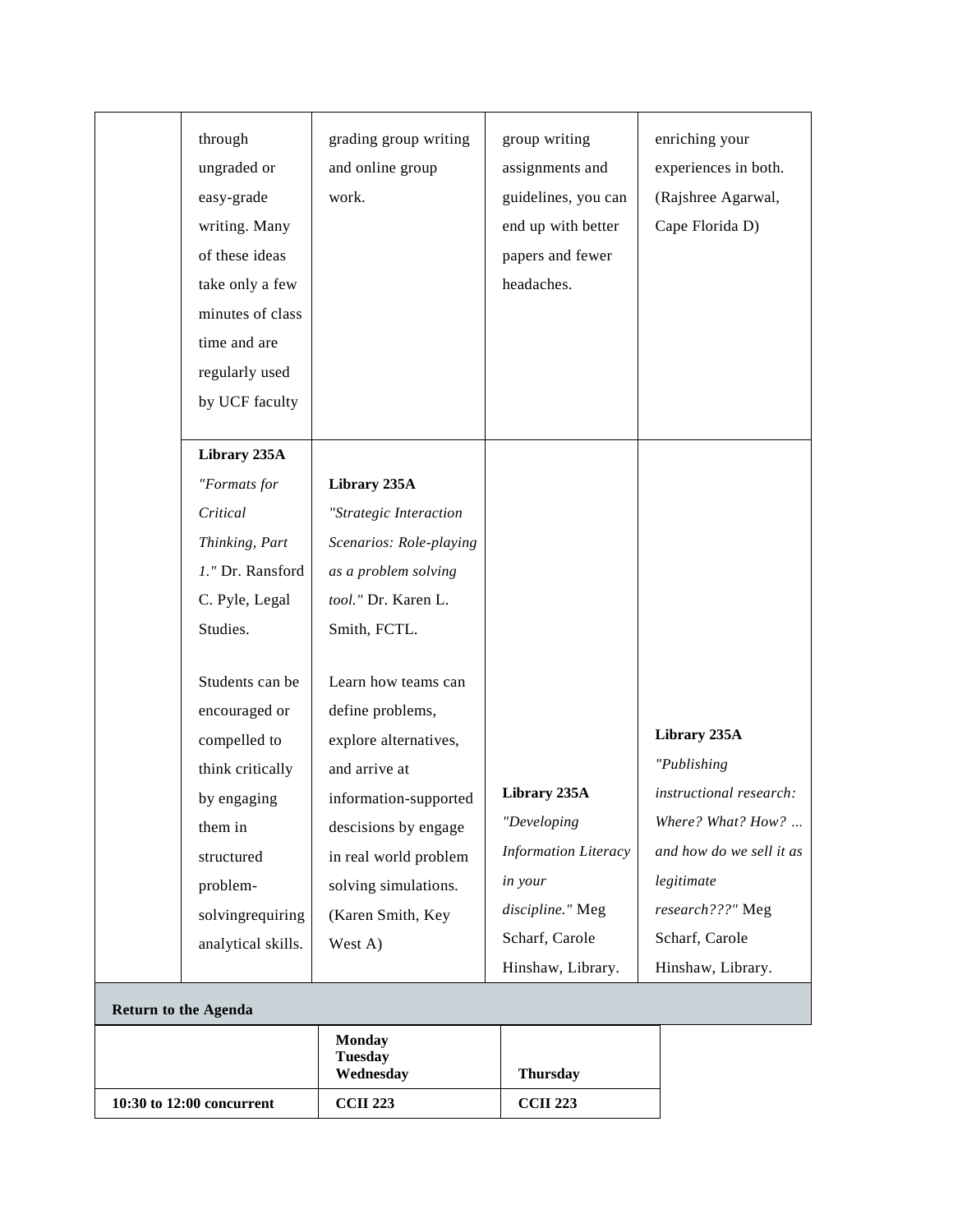| sessions | WebCT Academy --                   | <b>Desktop</b>                    |
|----------|------------------------------------|-----------------------------------|
|          | Freshman Level,                    | Videoconferencing,                |
|          | <b>Course Development</b>          | Course                            |
|          | & Web Services                     | Development                       |
|          | <b>CCII 223</b>                    | & Web Services                    |
|          | WebCT Academy --                   |                                   |
|          | Junior Level, Course               |                                   |
|          | Development & Web                  |                                   |
|          | <b>Services</b><br><b>CCII 223</b> |                                   |
|          | WebCT Academy --                   |                                   |
|          | Masters Level, Course              |                                   |
|          | Development & Web                  |                                   |
|          | <b>Services</b>                    |                                   |
|          | Library 235A                       |                                   |
|          | "Picking the right                 |                                   |
|          | technologies: matching             |                                   |
|          | technologies to actions            |                                   |
|          | and outcomes." Not sure            |                                   |
|          | what you need to                   |                                   |
|          | accomplish your goals?             |                                   |
|          | This session will help             |                                   |
|          | you explore how the                |                                   |
|          | various technologies               |                                   |
|          | can add specific value             |                                   |
|          | to the learning process.           |                                   |
|          | (Karen Smith, Library              |                                   |
|          | 157)                               | Library 157                       |
|          | Library 235A                       | "Making it look                   |
|          | "Building information              | good: graphic design              |
|          | access into your class:            | and other visual<br>communication |
|          | <b>Online Reserves and</b>         |                                   |
|          | other resources." Carole           | issues." Dr. Ruth                 |
|          | Hinshaw, Meg Scharf,               | Marshall, Angela                  |
|          | Library.                           | Greer, OIR.                       |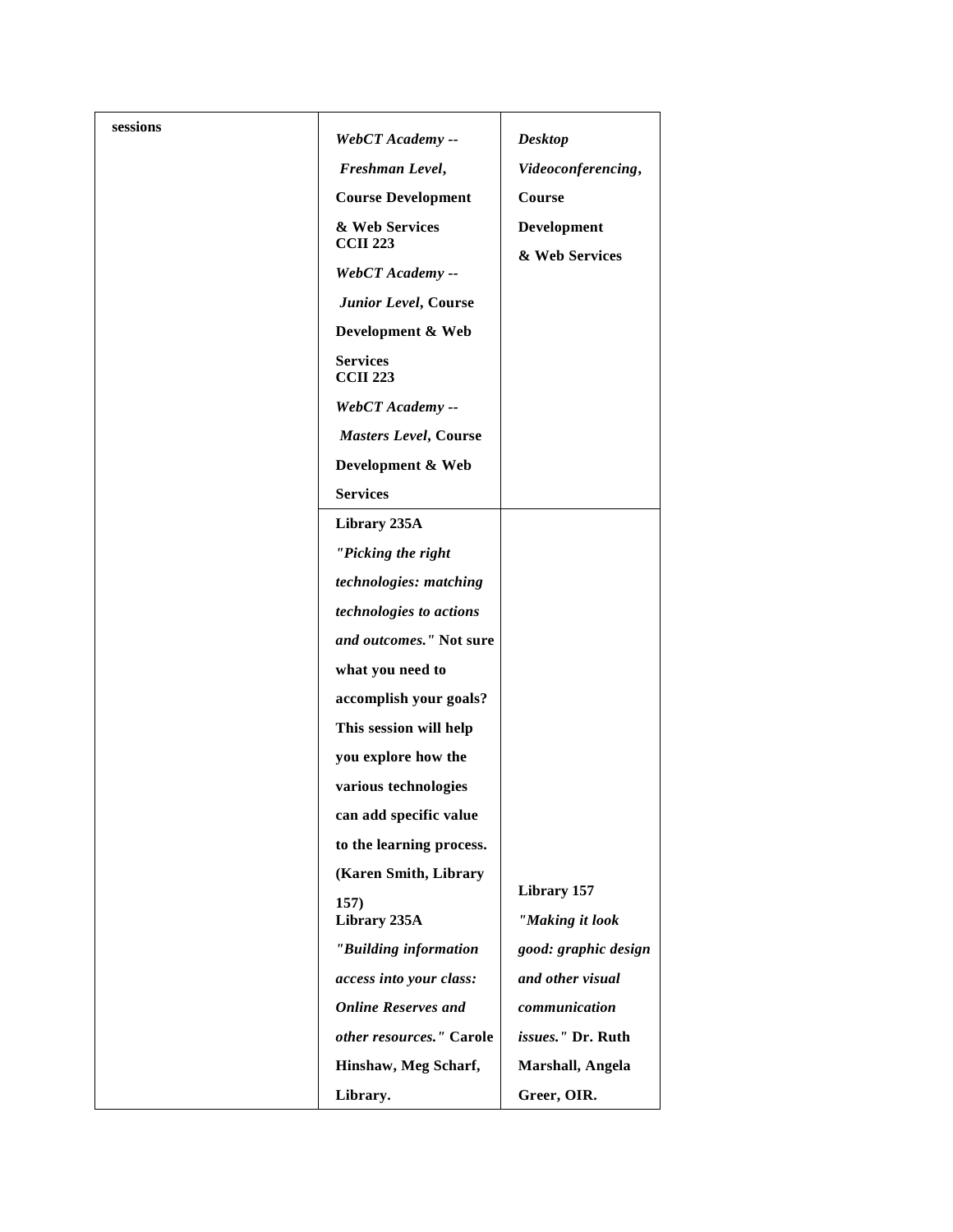| Library 157                                                               |                         |
|---------------------------------------------------------------------------|-------------------------|
| "Teaching in                                                              |                         |
| <b>Multimedia Classrooms:</b>                                             |                         |
| <b>Opportunities and</b>                                                  |                         |
| <b>Challenges."</b> This                                                  |                         |
| session looks at some                                                     |                         |
| strategies that                                                           |                         |
| instructors can use to                                                    |                         |
| make effective use of                                                     |                         |
| mulitmedia classrooms                                                     |                         |
| and also points to                                                        |                         |
| potential problems and                                                    |                         |
| some solutions. (Kerstin                                                  |                         |
| Hamann & OIR,                                                             |                         |
| Library 157)                                                              |                         |
| Library 156                                                               |                         |
| "Real Media, Parts 1 to 4." Dr. Ruth Marshall, Joan Hallinan, Dale        |                         |
| <b>Fakess, Alex Porras, OIR</b>                                           |                         |
| In this session you will create audio and video files that can be used to |                         |
| support multimedia and distributed courses.                               |                         |
|                                                                           | Library 235A            |
|                                                                           | "PowerPoint             |
|                                                                           | <b>Advanced</b>         |
|                                                                           | <i>Features</i> "(2-day |
|                                                                           | learning & work         |
|                                                                           | session) Meg            |
| Library 235C                                                              | Schell, OIR             |
| "PowerPoint for Beginners" (2-day learning &                              | Given the five pro-     |
| work session -- Angela Greer, OIR                                         | tips, a professor       |
| Using five basic steps a beginner will be able to                         | will be able to         |
| develop a professional PowerPoint presentation.                           | design a custom         |
| Importing a Word document, editing text in                                | <b>PowerPoint</b>       |
| outline view, apply design, proper text style, and                        | presentation.           |
| adding graphics/clip art.                                                 | <b>Specific topics</b>  |
|                                                                           |                         |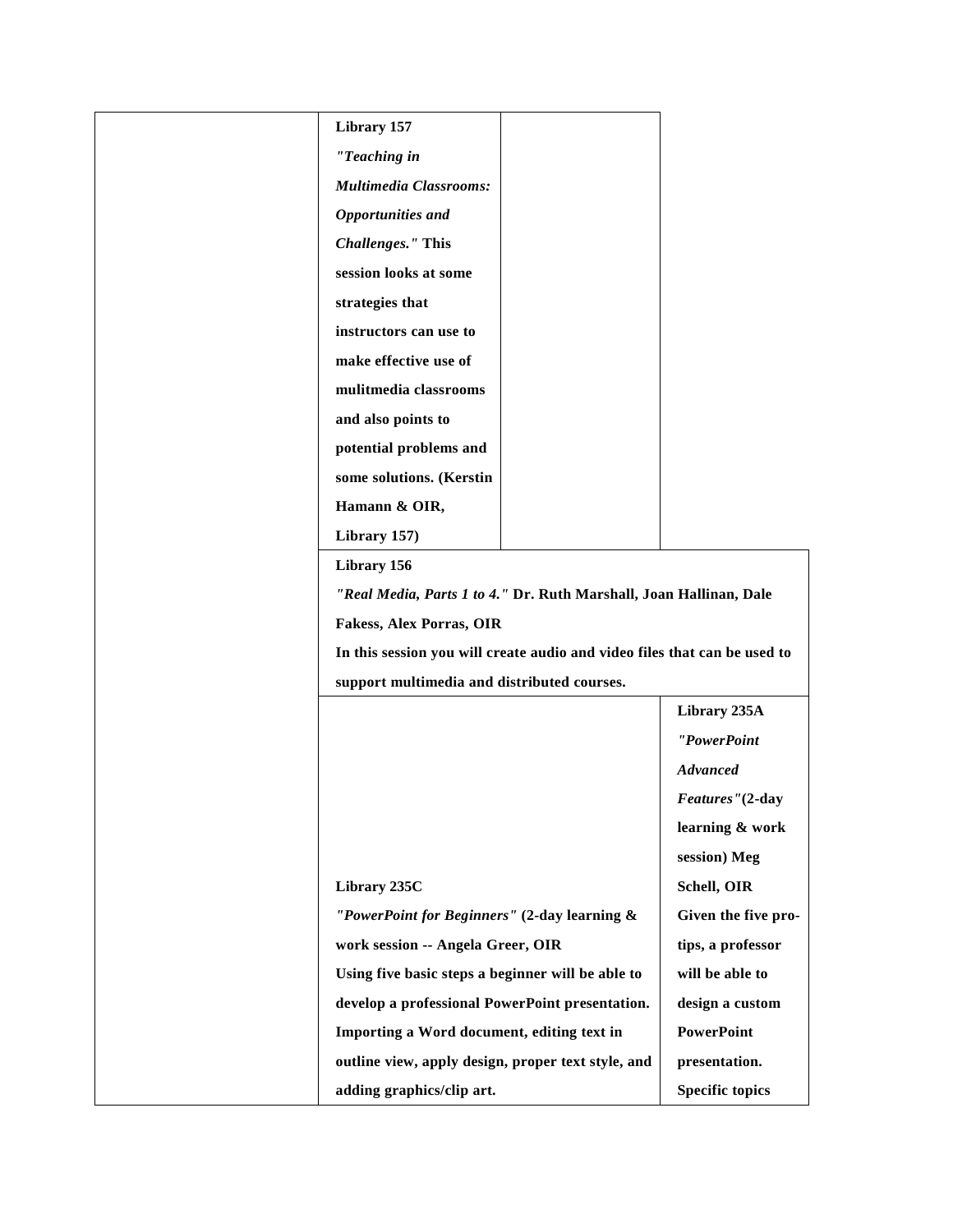| <b>Return to the Agenda</b>                    |                                              |                                      | include modifying<br>clipart, charts, and<br>graphs, creating<br>custom design,<br>build/transitions,<br>and object<br>animation. |  |
|------------------------------------------------|----------------------------------------------|--------------------------------------|-----------------------------------------------------------------------------------------------------------------------------------|--|
| Technology Sessions Description -- 2:30 - 4:00 |                                              |                                      |                                                                                                                                   |  |
|                                                | <b>Monday</b><br><b>Tuesday</b><br>Wednesday | <b>Thursday</b>                      |                                                                                                                                   |  |
|                                                | <b>CCII 223</b>                              |                                      |                                                                                                                                   |  |
|                                                | WebCT Academy --                             |                                      |                                                                                                                                   |  |
|                                                | Sophomore Level,                             |                                      |                                                                                                                                   |  |
|                                                | <b>Course Development</b>                    |                                      |                                                                                                                                   |  |
|                                                | & Web Services<br><b>CCII 223</b>            |                                      |                                                                                                                                   |  |
|                                                | WebCT Academy --                             |                                      |                                                                                                                                   |  |
|                                                | <b>Senior Level, Course</b>                  |                                      |                                                                                                                                   |  |
|                                                | Development & Web                            | <b>CCII 223</b>                      |                                                                                                                                   |  |
|                                                | <b>Services</b><br><b>CCII 223</b>           | <b>Advanced WebCT</b><br>Q&A, Course |                                                                                                                                   |  |
|                                                | WebCT Academy --                             | <b>Development</b>                   |                                                                                                                                   |  |
|                                                | Ph.D. Level, Course                          | & Web Services                       |                                                                                                                                   |  |
|                                                | Development & Web                            | <b>Bring your</b>                    |                                                                                                                                   |  |
|                                                | <b>Services</b>                              | questions!                           |                                                                                                                                   |  |
|                                                | Library 235A                                 | Library 156                          |                                                                                                                                   |  |
|                                                | "On-line office hours:                       | "Techniques for                      |                                                                                                                                   |  |
|                                                | <b>Bringing the classroom</b>                | successful                           |                                                                                                                                   |  |
|                                                | into the bedroom." One                       | scanning." Joan                      |                                                                                                                                   |  |
|                                                | of the problems faced in                     | Hallinan, Angela                     |                                                                                                                                   |  |
|                                                | teaching at a distance is                    | Greer, Alex Porras,                  |                                                                                                                                   |  |
|                                                | providing a means for                        | OIR.                                 |                                                                                                                                   |  |
| 2:30 to 4:00 concurrent sessions               | students to                                  | A professor should                   |                                                                                                                                   |  |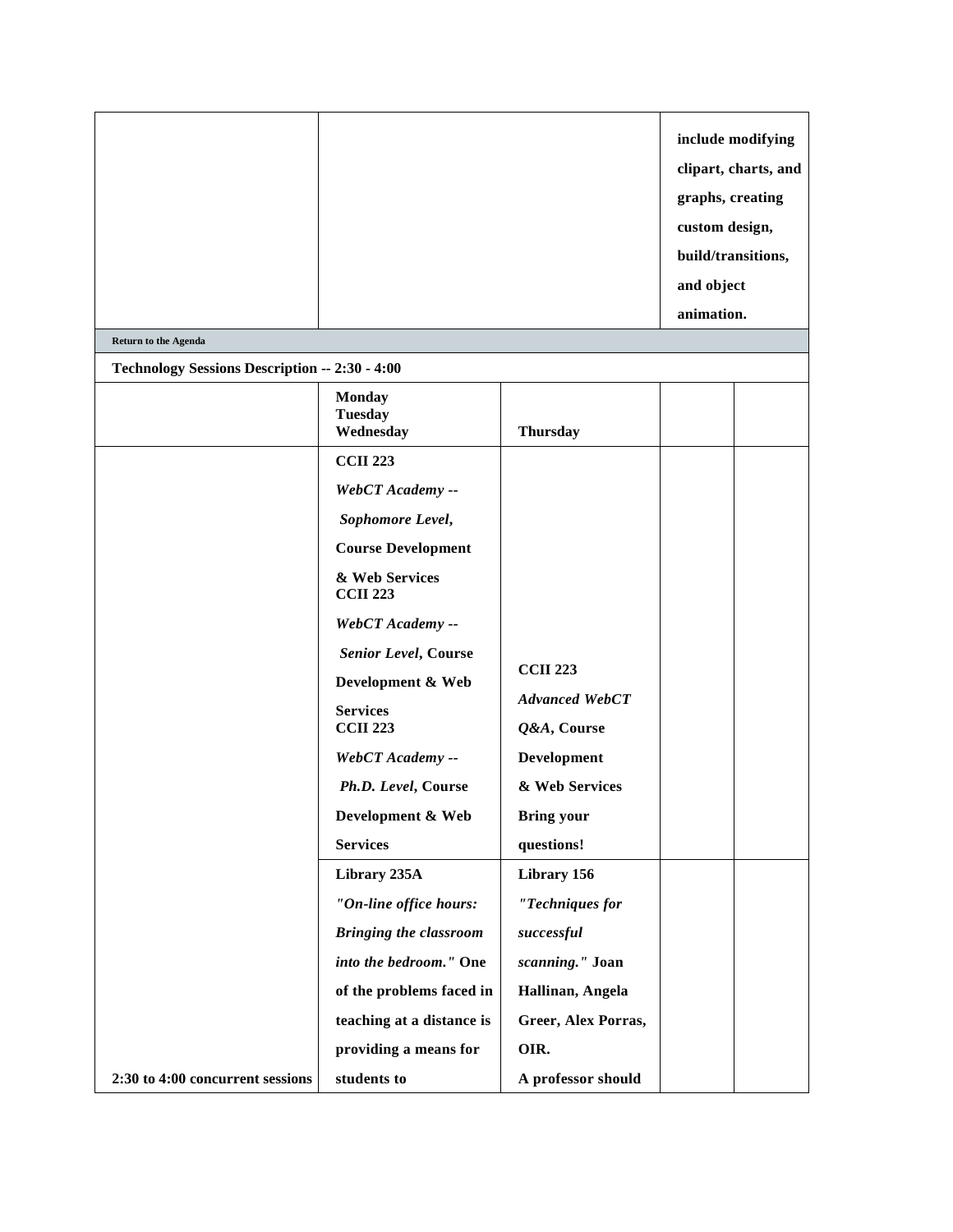| communicate their                  | be able to successful    |  |
|------------------------------------|--------------------------|--|
| learning problems in a             | scan photographs         |  |
| real-time setting. In on-          | into the computer        |  |
| campus courses,                    | using basic scanning     |  |
| students stop by the               | techniques.              |  |
| office for this purpose.           | <b>Scanning process,</b> |  |
| The purpose of this                | JPEG, GIF, or TIFF       |  |
| breakout session is to             | -- How to choose         |  |
| explore how                        | and import images        |  |
| NetMeeting can be used             | into PowerPoint.         |  |
| for on-line office hours.          |                          |  |
| We'll review the various           |                          |  |
| tools that NetMeeting              |                          |  |
| provides for this                  |                          |  |
| purpose. (Edward Day,              |                          |  |
| Library 235C)<br>Library 157       |                          |  |
| "Teaching in                       |                          |  |
| <b>Multimedia Classrooms:</b>      |                          |  |
| <b>Opportunities and</b>           |                          |  |
| <b>Challenges."</b> Kerstin        |                          |  |
| Hamann, Political                  |                          |  |
| <b>Science and Dr. Ruth</b>        |                          |  |
| Marshall, OIR, Library             |                          |  |
| 157                                |                          |  |
| This session looks at              |                          |  |
| some strategies that               |                          |  |
| instructors can use to             |                          |  |
| make effective use of              |                          |  |
| mulitmedia classrooms              |                          |  |
| and also points to                 |                          |  |
| potential problems and             |                          |  |
| some solutions.<br><b>CCII 225</b> |                          |  |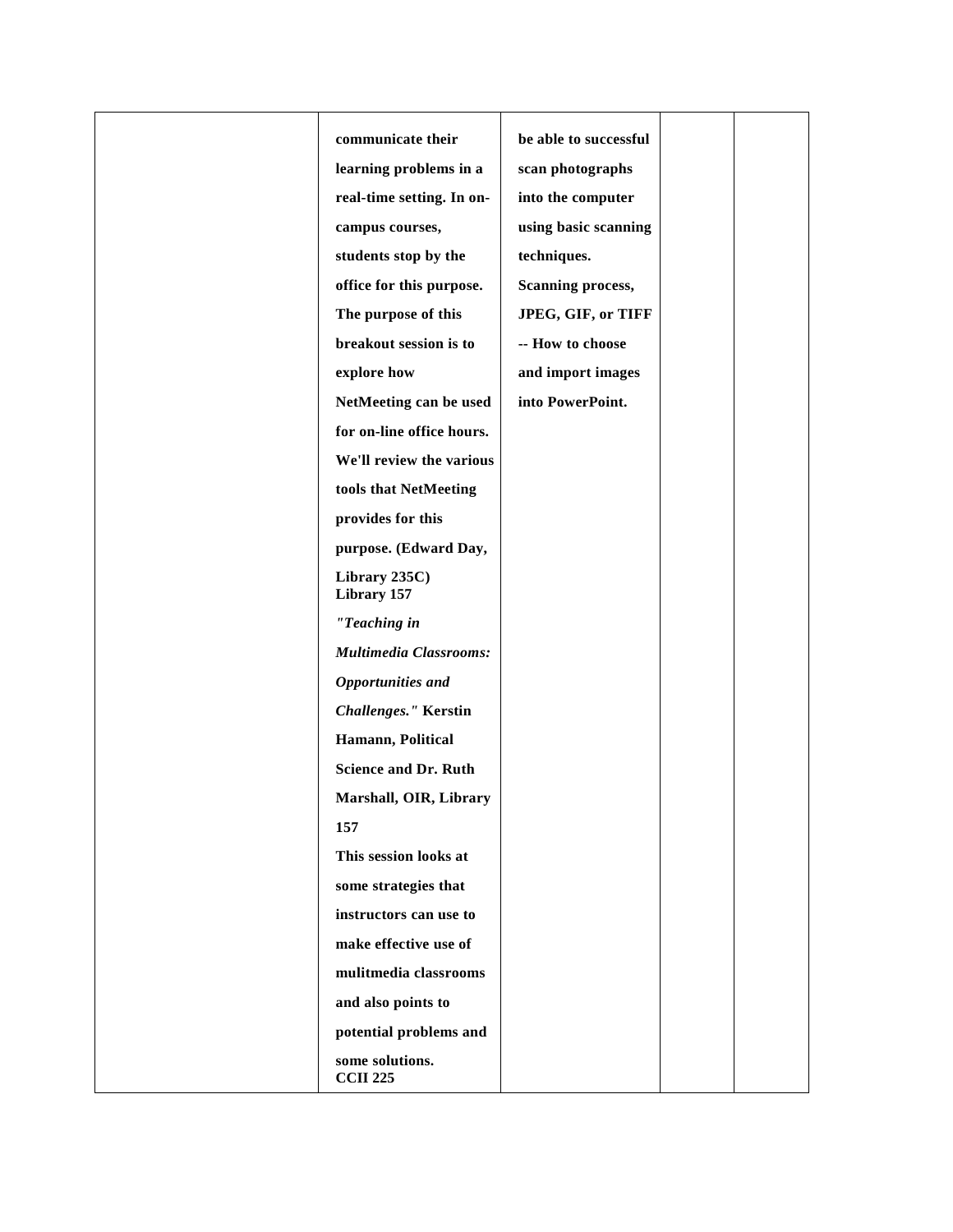|  | "Developing the Art of<br>Communication<br>Online."Dr. Greg<br>Weins, Educational<br>Foundations.<br>We will look at<br>strategies to accomplish                                                                                      |                                                                     |                 |  |
|--|---------------------------------------------------------------------------------------------------------------------------------------------------------------------------------------------------------------------------------------|---------------------------------------------------------------------|-----------------|--|
|  | different objectives of<br>communication like                                                                                                                                                                                         |                                                                     |                 |  |
|  | building community,                                                                                                                                                                                                                   |                                                                     |                 |  |
|  | building a collective                                                                                                                                                                                                                 |                                                                     |                 |  |
|  | knowledge base, or                                                                                                                                                                                                                    |                                                                     |                 |  |
|  | saving you time spent                                                                                                                                                                                                                 |                                                                     |                 |  |
|  | answering email.                                                                                                                                                                                                                      |                                                                     |                 |  |
|  | Library 235C                                                                                                                                                                                                                          |                                                                     |                 |  |
|  | "PowerPoint for Beginners" (2-day learning &                                                                                                                                                                                          |                                                                     | Library 235C    |  |
|  | work session -- Angela Greer, OIR                                                                                                                                                                                                     |                                                                     | "PowerPoint     |  |
|  | Using five basic steps a beginner will be able to<br>develop a professional PowerPoint presentation.<br>Importing a Word document, editing text in<br>outline view, apply design, proper text style, and<br>adding graphics/clip art. |                                                                     | Lab"Angela      |  |
|  |                                                                                                                                                                                                                                       |                                                                     | Greer, OIR      |  |
|  |                                                                                                                                                                                                                                       |                                                                     | Get help as you |  |
|  |                                                                                                                                                                                                                                       |                                                                     | work on your    |  |
|  |                                                                                                                                                                                                                                       |                                                                     | projects.       |  |
|  | <b>CC II 225</b>                                                                                                                                                                                                                      |                                                                     |                 |  |
|  | "Building the                                                                                                                                                                                                                         |                                                                     |                 |  |
|  | connections." Dr. Joan                                                                                                                                                                                                                | "Designing web-based content for<br>online delivery." Dr. Judy Lee, |                 |  |
|  | Morris, Sociology                                                                                                                                                                                                                     | <b>Educational Services, and Dr.</b>                                |                 |  |
|  | & Anthropology.                                                                                                                                                                                                                       | Ruth Marshall, OIR.                                                 |                 |  |
|  | Make the tools work for                                                                                                                                                                                                               | This session will explore                                           |                 |  |
|  | you in face-to-face plus                                                                                                                                                                                                              | effective design strategies for                                     |                 |  |
|  | online learning                                                                                                                                                                                                                       | delivery of online courses.<br><b>Introduction to HTML coding</b>   |                 |  |
|  | environments.<br><b>CC II 225</b>                                                                                                                                                                                                     | and development process using                                       |                 |  |
|  | "How to Figure Out                                                                                                                                                                                                                    | Pegasus. (Please have a current                                     |                 |  |
|  | <b>What Your Online</b>                                                                                                                                                                                                               | username and password.)                                             |                 |  |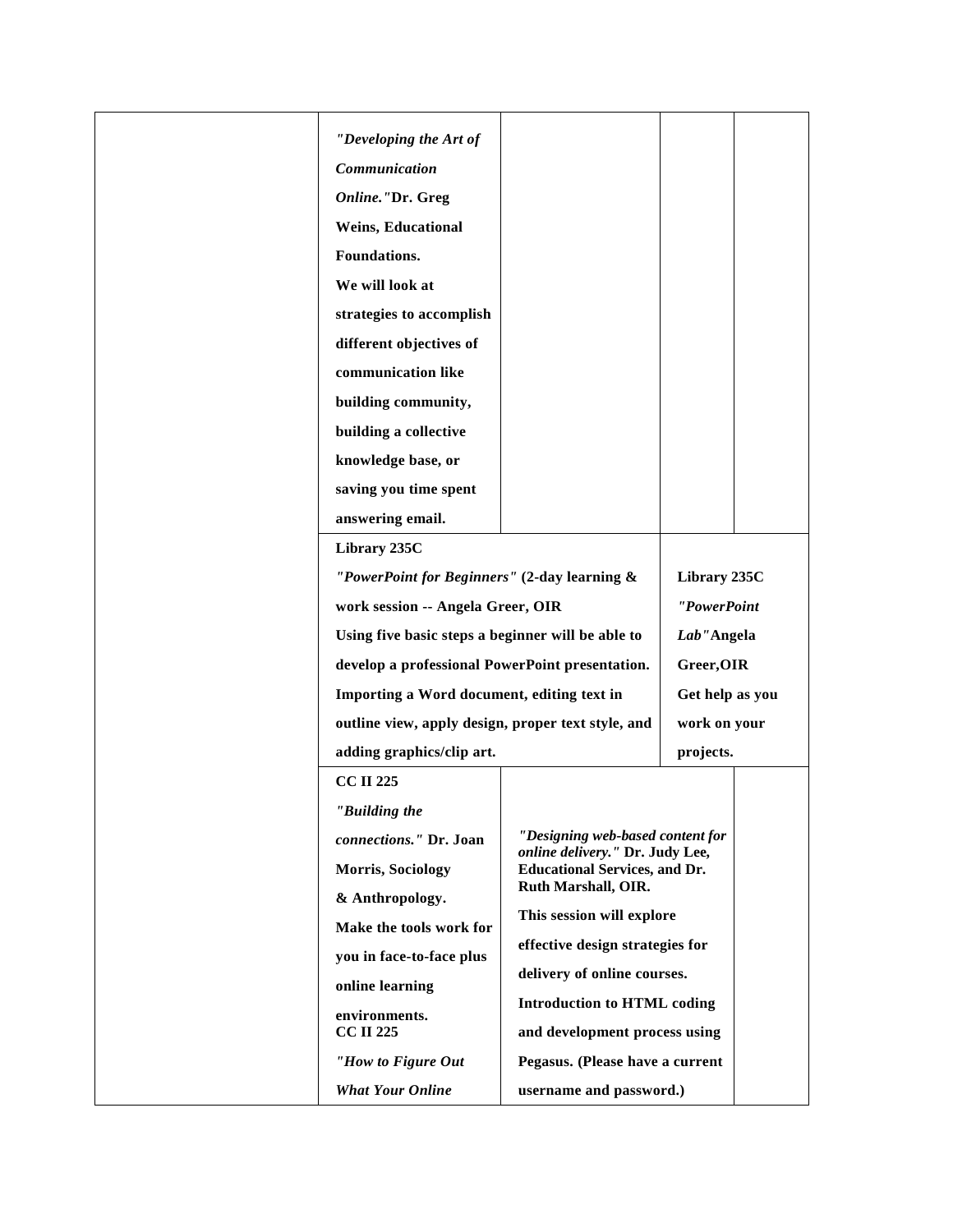| <b>Students Know." Dr.</b><br>Greg Wiens,<br><b>Educational</b><br>Foundations.<br>We will explore<br>multiple strategies to<br>assess different targets |  |
|----------------------------------------------------------------------------------------------------------------------------------------------------------|--|
| for various levels of                                                                                                                                    |  |
| learning.                                                                                                                                                |  |

#### **[Return](http://fctl.ucf.edu/Events/SummerConference/1999/#agenda) to the Agenda**

# **Arts & Sciences**

- Babette E. Arthur, Art
- Graeme Lindbeck, Biology
- John Ballantyne,Chemistry
- Nancy W. Peterson, Chemistry
- Patricia B. Angley, English
- Kathleen M. Bartlett, English
- Pat Birkhead, English
- Melody Bowdon, English
- Terry Bryant, English
- Noelani Cornell, English
- Adenike Marie Davidson, English
- Catherine DeCorte, English
- Michael Dirda, English
- Paul M. Dombrowski, English
- Jillana Enteen, English
- Madelyn Flammia, English
- Kathleen Hohenleitner, English
- Karla Saari Kitalong, English
- Sophia Kowalski, English
- Jeanne Leiby, English
- Lisa Logan, English
- Alice S. Long, English
- Eric Main, English
- Martha Marinara, English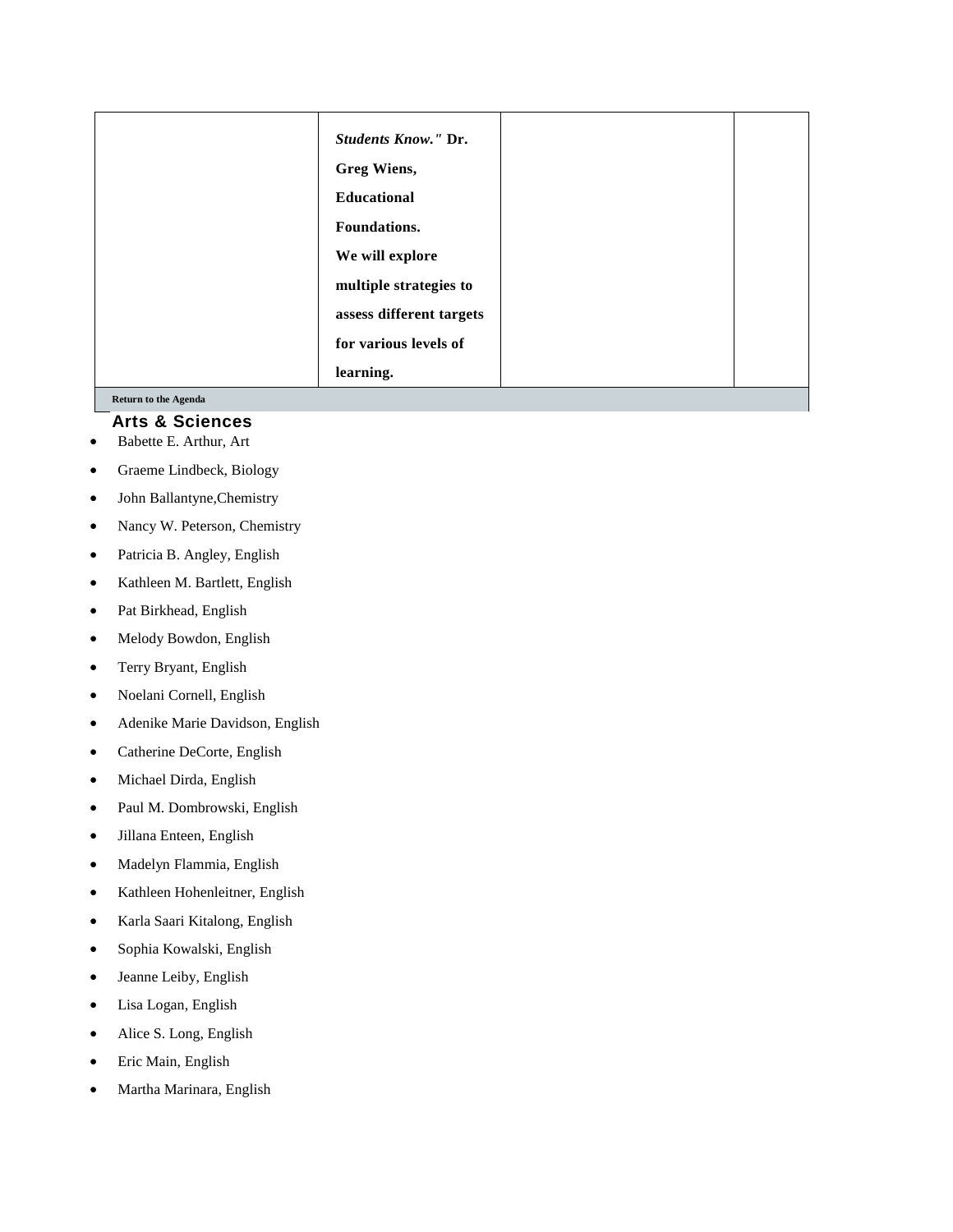- Barry Mauer, English
- Bill Morton, English
- Lindee H. Owens, English
- Cecilia Rodriguez Milanes, English
- William J. Smith, English
- Paul Smithson, English
- Peter Telep, English
- Beth Rapp Young, English
- Alice Korosy, Foreign Languages
- Ragda Kurdy, Foreign Languages
- Humberto J. López, Foreign Languages
- Delmarie Martinez, Foreign Languages
- Lisa Nalbone, Foreign Languages
- Lyman Brodie, Music
- Nora Garcia, Music
- Eladio Scharron, Music
- Hari P. Saha, Physics
- Cindy Benson, Political Science
- Terri Susan Fine, Political Science
- Kerstin Hamann, Political Science
- Roger Handberg, Political Science
- Aubrey Jewett, Political Science
- Drew Noble Lanier, Political Science
- Dorcas Eva McCoy, Political Science
- Trudi Morales, Political Science
- Houman A. Sadri,, Political Science
- Bruce M. Wilson, Political Science
- Cindy L. Hanson,. Psychology
- George Bagley, School of Communication
- Rufus Barfield, School of Communication
- Mary A. Grieder, School of Communication
- Shari Hodgson, School of Communication
- Jim Katt, School of Communication
- Maria Christina Santana, School of Communication
- Ida Cook, Sociology & Anthropology
- Tracy L. Dietz, Sociology & Anthropology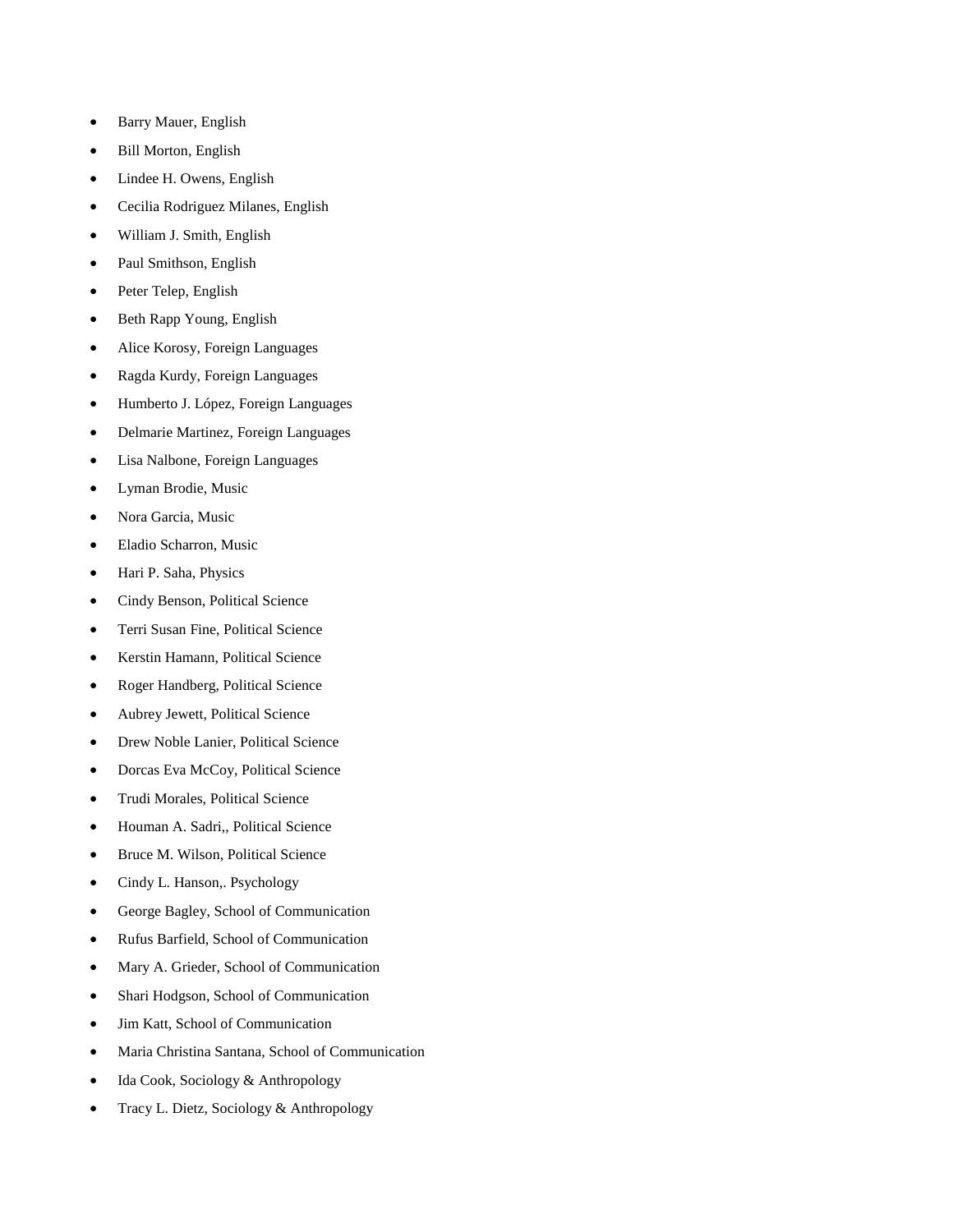- John Lynxwiler, Sociology & Anthropology
- Joan Morris, Sociology & Anthropology
- Libby Mustaine, Sociology & Anthropology
- Mortaza Jamshidian, Statistics
- Lani Harris, Theater

#### **[Return](#page-0-0)** to the top **Business**

- Daniel R. Vaughen, Accounting
- Rajshree Agarwal, Economics
- Edward Day, Economics
- Julie Ann Elston, Economics
- Richard A. Hofler, Economics
- Junsoo Lee, Economics
- Bisakha Sen, Economics
- Kasaundra M. Tomlin, Economics
- Stuart Michelson, Finance
- Ann Marie Whyte, Finance
- Mike Luckett, Marketing

# Bob Taft, Finance **[Return](http://fctl.ucf.edu/Events/SummerConference/1999/#agenda)** to the top **Education**

- Chuck Dziuban, Educational Foundations
- Robert Gustafson, Educational Foundations
- Larry Holt, Educational Foundations
- Cyndee Hutchinson, Educational Foundations
- Jeff Kaplan, Educational Foundations
- Gregory A. Wiens, Educational Foundations
- Scott Wise, Educational Foundations
- Dayle Jones, Educational Services
- Judy Lee, Educational Services
- Mike Robinson, Educational Services
- Wayne Keyes, Educational Technology
- Jennifer Platt, Exceptional & Physical Ed
- Maria E. Blanes, Exceptional & Physical Education
- Lee Cross, Exceptional & Physical Education
- John Eason, Exceptional & Physical Education
- Patricia Higginbotham, Exceptional & Physical Education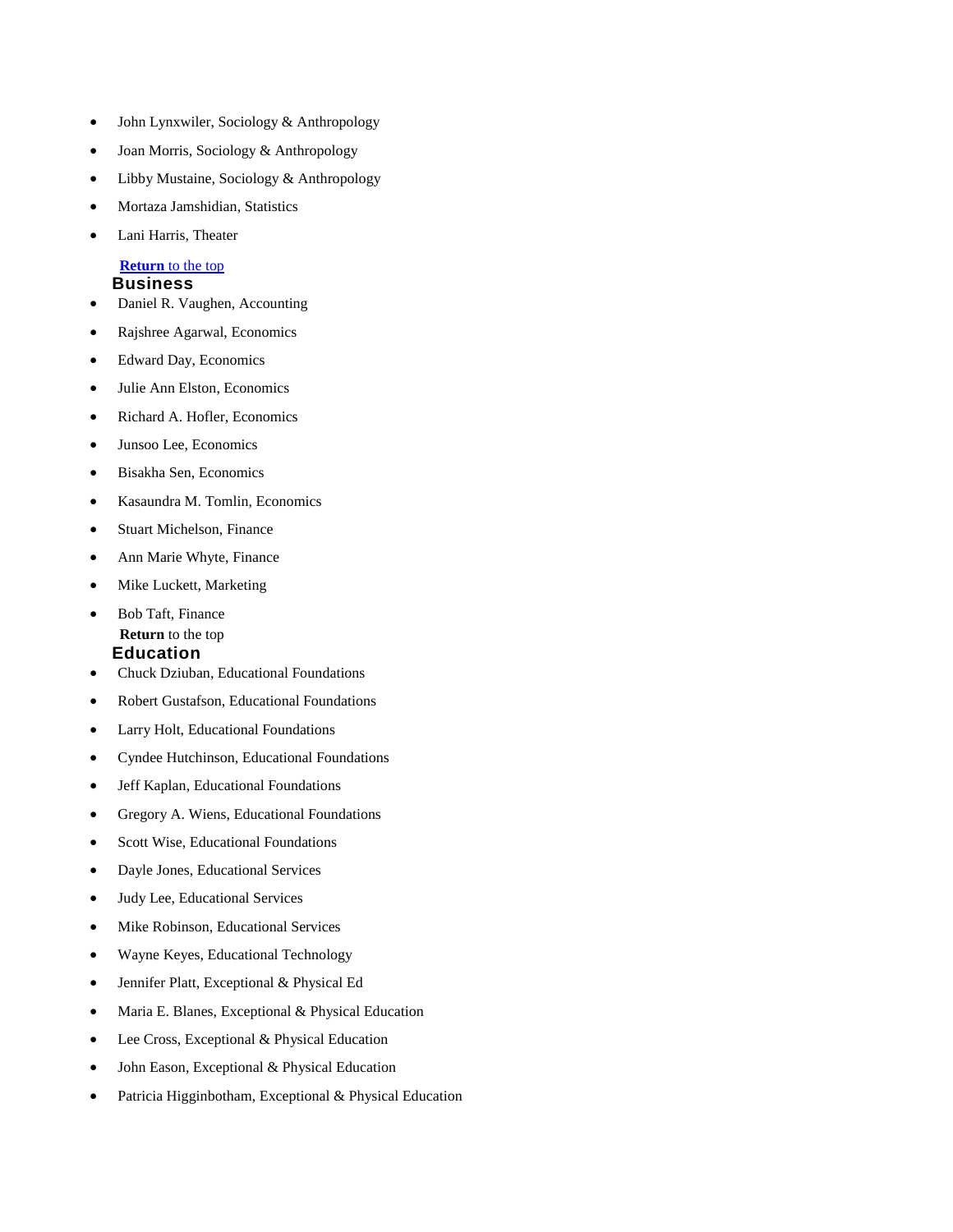- Ken Renner, Exceptional & Physical Education
- Debby Mitchell, Exceptional and Physical Education
- Colleen Klein, Exceptional Education
- Mary Little, Exceptional Education
- Karen Verkler, Instructional Programs

#### **[Return](http://fctl.ucf.edu/Events/SummerConference/1999/#agenda)** to the top **Engineering**

- Manoj Chopra, Civil & Environmental Engineering
- Sam Richie, Electrical & Computer Engineering
- Gwendolyn H. Walton, Electrical & Computer Engineering
- Ron Eaglin, Engineering Distance Learning Program
- Ahmad K. Elshennawy, Industrial Engineering & Management Systems
- Yasser A. Hosni, Industrial Engineering & Management Systems
- Gamal S. Weheba, Industrial Engineering & Management Systems
- Larry Chew, Mechanical, Materials and Aerospace Engineering
- Jay Kapat, Mechanical, Materials and Aerospace Engineering
- James D. McBrayer, P.E., Mechanical, Materials and Aerospace Engineering
- Jamal Nayfeh, Mechanical, Materials and Aerospace Engineering

**[Return](http://fctl.ucf.edu/Events/SummerConference/1999/#agenda)** to the top

#### **Health & Public Affairs**

- Lisa Chase, HPPT
- Karen B. Enchelmayer, HPPT
- Eileen Hamby, HPPT
- Janice Holder, HPPT
- Vincent Hudson, HPPT
- Carol Bast, Legal Studies
- Ran Pyle, Legal Studies
- Kathy Blaney Molecular &, MicroBiology
- Jacqueline F. Byers, Nursing
- Karen Dow, Nursing
- Janice Peterson, Nursing
- JoAnne Weiss, Nursing
- Jerry A. Gianakis, Public Administration
- Wendell C. Lawther, Public Administration
- Mel Rogers, Public Administration

**[Return](http://fctl.ucf.edu/Events/SummerConference/1999/#agenda)** to the top **Guest Presenters**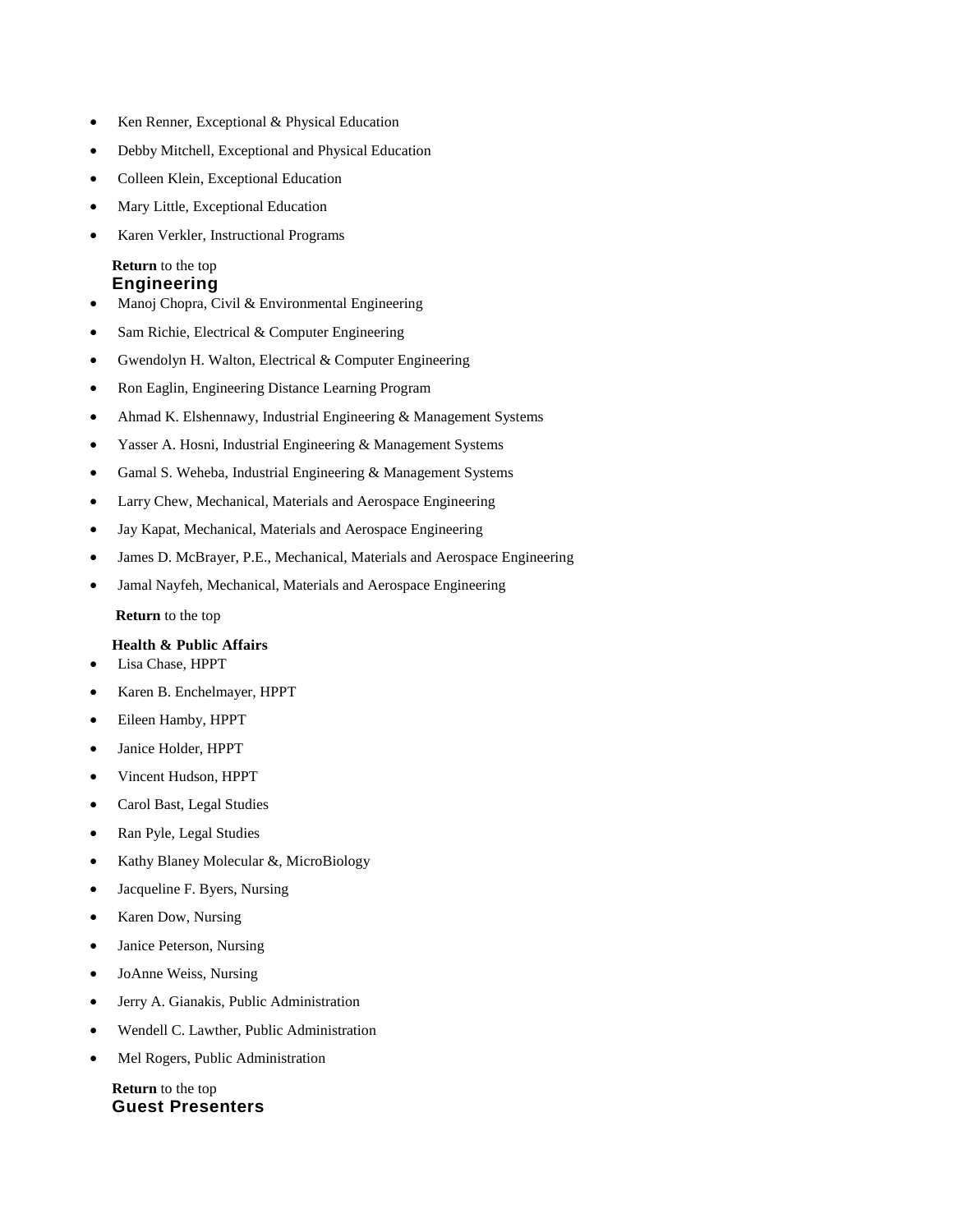**Dr. Lee Knefelkamp** is a professor of higher and adult education at Teacher's College, Columbia University. She has been a senior associate with the American Association for Higher Education, an academic dean of Macalester College, dean of education at The American University, and professor and director of the graduate program in college student development at the University of Maryland. She was in the Peace Corps in Costa Rica, and has written widely in the areas of college student development, intellectual development, cultural diversity, curriculum transformation (especially with respect to ethnicity, gender, race, and class), liberal arts and professional curriculum design. She serves on the board of Diversity Digest and the internet project Diversity Web, and is a member of the faculty of The Summer Institute of Intercultural Communication.

**Dr. Jack Meacham** is Professor of Psychology at the State University of New York at Buffalo, where he teaches courses on child and adolescent development and race and racism. Jack served as Associate Vice Provost for Undergraduate Education from 1990-1992 during the period when the general education curriculum at SUNY at Buffalo was being revised. Jack has been involved for several years as an advocate and as a teacher for SUNY at Buffalo's "American Pluralism" course. This general education course, required for all students, introduces students to issues of race, gender, ethnicity, social class and religious sectarianism in American society. In 1992 Jack was awarded the SUNY Chancellor's Award for Excellence in Teaching. In 1996 Jack served as guest editor of a special issue of American Behavioral Scientist on "Multiculturalism and Diversity in Higher Education."

**[Return](http://fctl.ucf.edu/Events/SummerConference/1999/#agenda)** to the top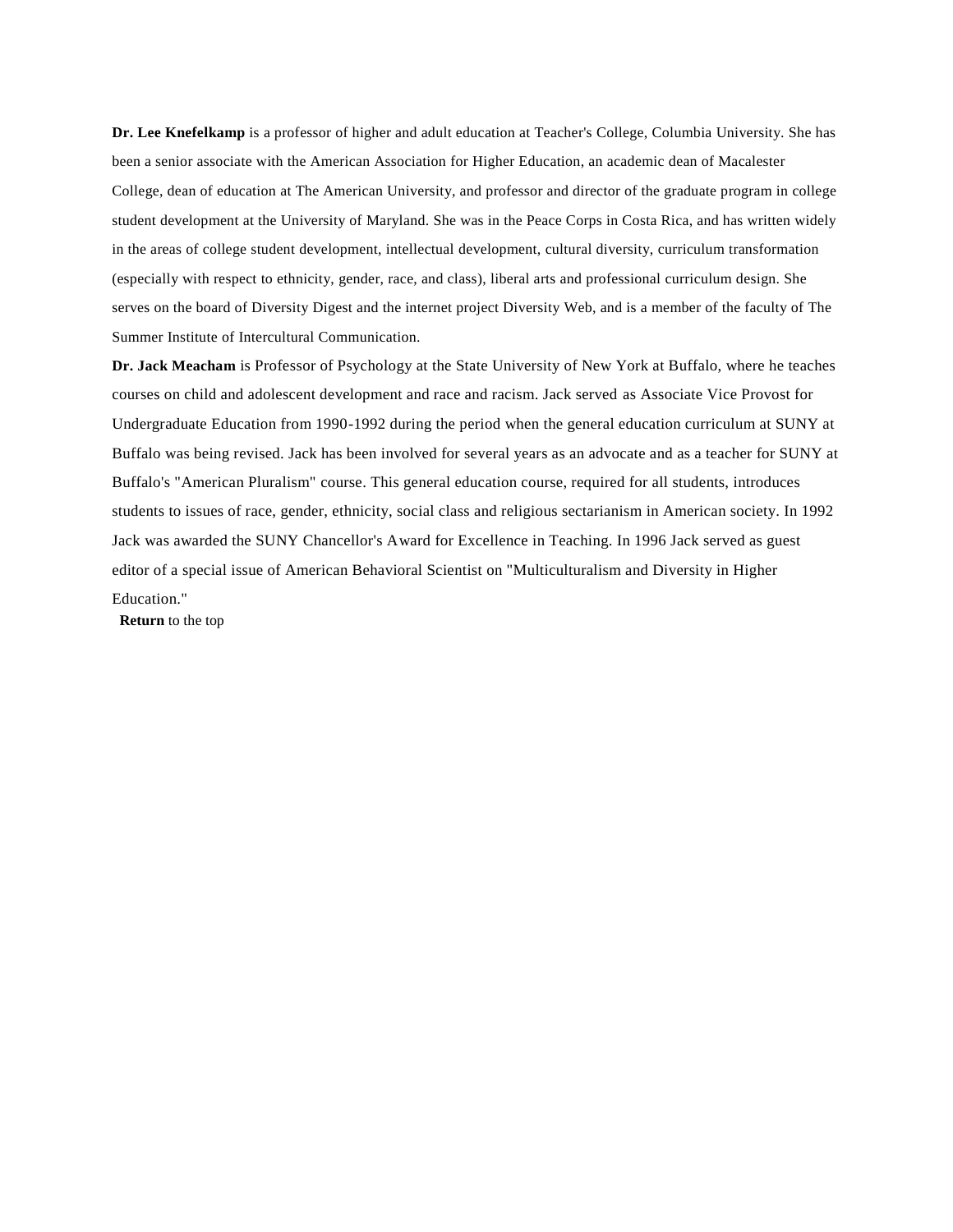#### **UCF 1999 Summer Institute Presenters**

**Dr. Rajshree Agarwal** is an Assistant Professor with the Department of Economics. Her teaching specialization is microeconomic theory and industrial organization at both undergraduate and graduate levels. Dr. Agarwal's research area is industrial organization and corporate behavior.

**Dr. Edward Day** is an Associate Professor in the Department of Economics. He has been with the Department of Economics at UCF since 1983. Dr. Day teaches principles of macroeconomics, money and banking, and macroeconomics. He has also taught in the area of finance and statistics. He received his degree from Purdue University in 1976. Before coming to UCF he had been on the faculty of the University of North Carolina at Asheville, the University of Nebraska at Lincoln, and the University of Louisville. He is a 1995 recipien t of the TIP award for excellence in undergraduate teaching. Dr. Day's primary research is in the area of monetary and fiscal theory and policy. His published work has appeared in the Southern Economic Journal, the Journal of Macroeconomics, and the Journal of Risk and Insurance.

**Dr. Karen Hassey Dow**, Ph.D., RN, FAAN, is an Associate Professor in the School of Nursing in the College of Health and Public Affairs. Dr. Dow guides undergraduate and graduate research and teaches oncology nursing, statistics, and theory. Her research interests include cancer survivorship, quality of life, breast cancer survivorship, and the use of the Internet in patient education.

**Dr. Chuck Dziuban** is a Professor with the Department of Educational Foundations. Dr. Dziuban has worked in the measurement area for thirty-five years and has extensive experience preparing large-scale tests.

**Ms. Angela Greer** serves as the Coordinator for Faculty Training for Multimedia and Interactive Video Delivery in the Office of Instructional Resources. Ms. Greer has six years experience training faculty to produce materials for multimedia and Web delivery. She is the primary UCF trainer instructing faculty to use interactive video technology for course delivery. She received her BA in Communications from Webster University in St. Louis.

**Dr. Bob Gustafson** is an Assistant Professor with the Department of Educational Foundations. Dr. Gustafson's teaching specialty is students and cross-cultural education, and his research interests lie in the areas of critical pedagogy and philosophy.

**Joan Hallinan** is the Coordinator of Multimedia and Interactive Video Classroom Delivery for the Office of Instructional Resources. She has seventeen years experience in media production and classroom computer support. Ms. Hallinan produces media for faculty use for interactive video course delivery, and trains faculty to use and produce multimedia tools. She received both her BA in Radio and Television and her MA in Instructional Technology from the University of Central Florida.

**Kerstin Hamann** is an Assistant Professor in the Department of Political Science. She received her Ph.D. from Washington University. She teaches classes in Comparative Politics and also Scope and Methods of Political Science and Political Theory. Her main area of research in Southern European Politics with an emphasis on contemporary Spanish politics, political parties, interest groups, and transitions to democracy.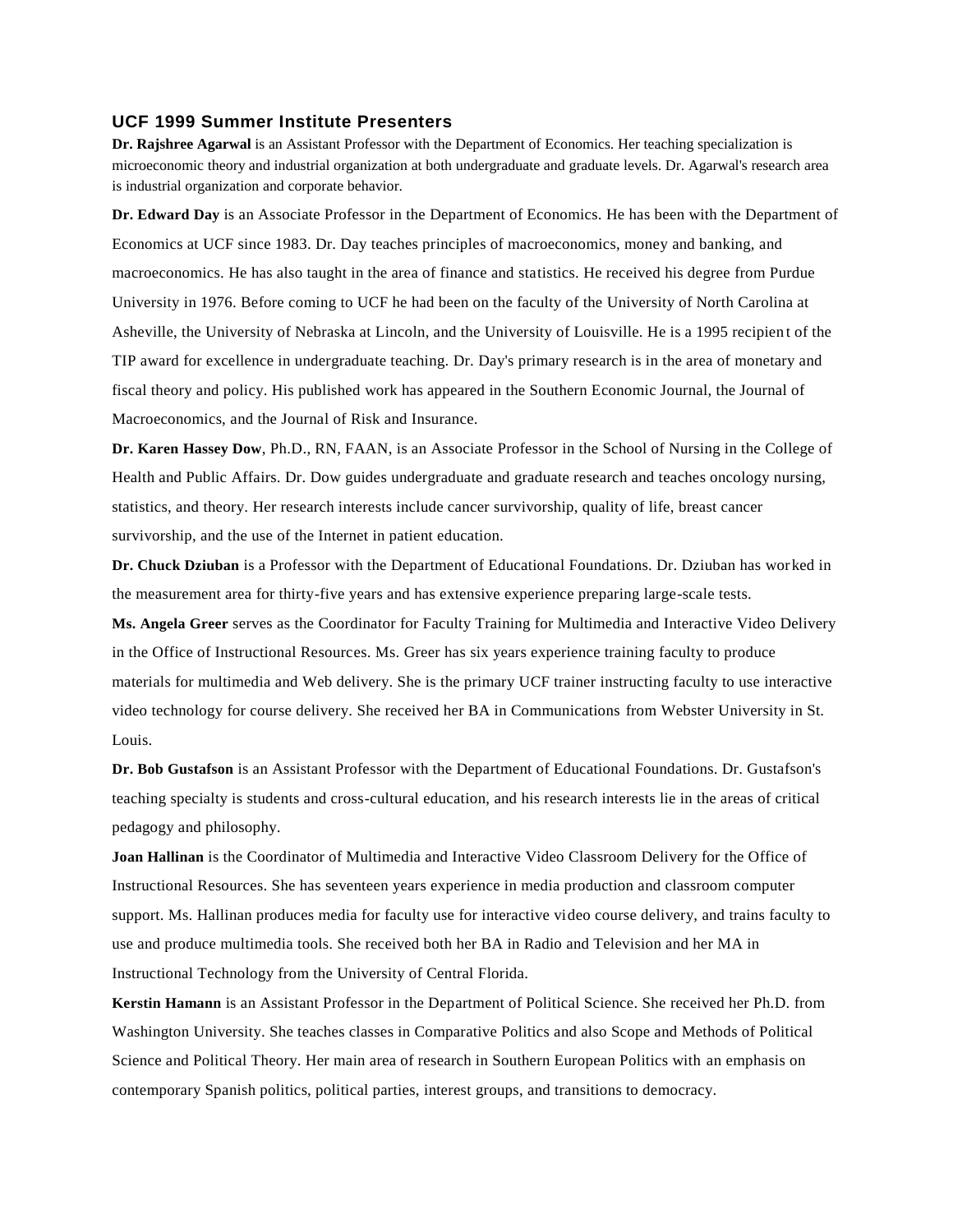**Dr. Lani Harris** is an Assistant Professor in the Theatre Department, and a Faculty Associate in the Office of International Studies. Her specialty area is teaching acting and directing, and her longstanding interests include building international programs in the arts.

**Carole Hinshaw** is Head of the UCF Library Reference Department. Her interests include information literacy and helping students and faculty develop strategies for accessing library resources.

**Dr. Larry Holt** is an Associate Professor in the Department of Educational Foundations. He teaches foundations classes in the undergraduate, graduate, and doctoral programs. Dr. Holt's areas of research include technology, instructional design, middle grades, and cooperative learning.

**Dr. Cyndee Hutchinson** is an Associate Professor in the Department of Educational Foundations. She teaches general methods courses for undergraduate and graduate students. Dr. Hutchinson's favorite area of research is technology applications for pre-service teachers in K-12 settings.

**Mr. Java Imhoff** is the Coordinator of Multimedia Training in the Office of Instructional Resources. He has six years experience in media production, and trains faculty to use multimedia tools in classroom environments. Mr. Imhoff received his BA in Journalism/Arts from the University of Maine.

**Dr. Jeffrey Kaplan** is a Visiting Assistant Professor in the Department of Educational Foundations. Dr. Kaplan's teaching interests are teaching strategies and teacher preparation. His research area is exploring alternative teaching strategies for building classroom communities across the curriculum.

**Mrs. Ragda Kurdy** is the Coordinator of International Students and Scholars at the International Students Services at the Barbara Ying Center. She is also an adjunct professor of Arabic at the Foreign Language Department, where she taught French before accepting the position at the Barbara Ying Center. Mrs. Kurdy's specialization is in French literature and language. Her research interest lies in international affairs and students. Her current research is about how to integrate international students into the classroom.

**Dr. Drew Noble Lanier** is an Assistant Professor of Political Science. He teaches such courses as judicial process & politics and constitutional law & the American presidency, where he has used WebCT and homepages to facilitate student interaction and student comprehension. His research interests include judicial decision-making of the United States Supreme Court and the Courts of Appeals, as well as state courts of last resort. He also is engaged in a cross-national and cross-time multi-year investigation of the factors that lead a country to engage in repression of human rights. His articles have appeared in such journals as the American Journal of Political Science, Social Science Quarterly, and Social Science History.

**Dr. Judy Lee is** an Associate Professor and Director of the Educational Media Masters program. Her current research agenda emphasizes NCATE Accreditation of Online Programs and Courses. She is transforming the Educational Media Program curriculum to include online delivery.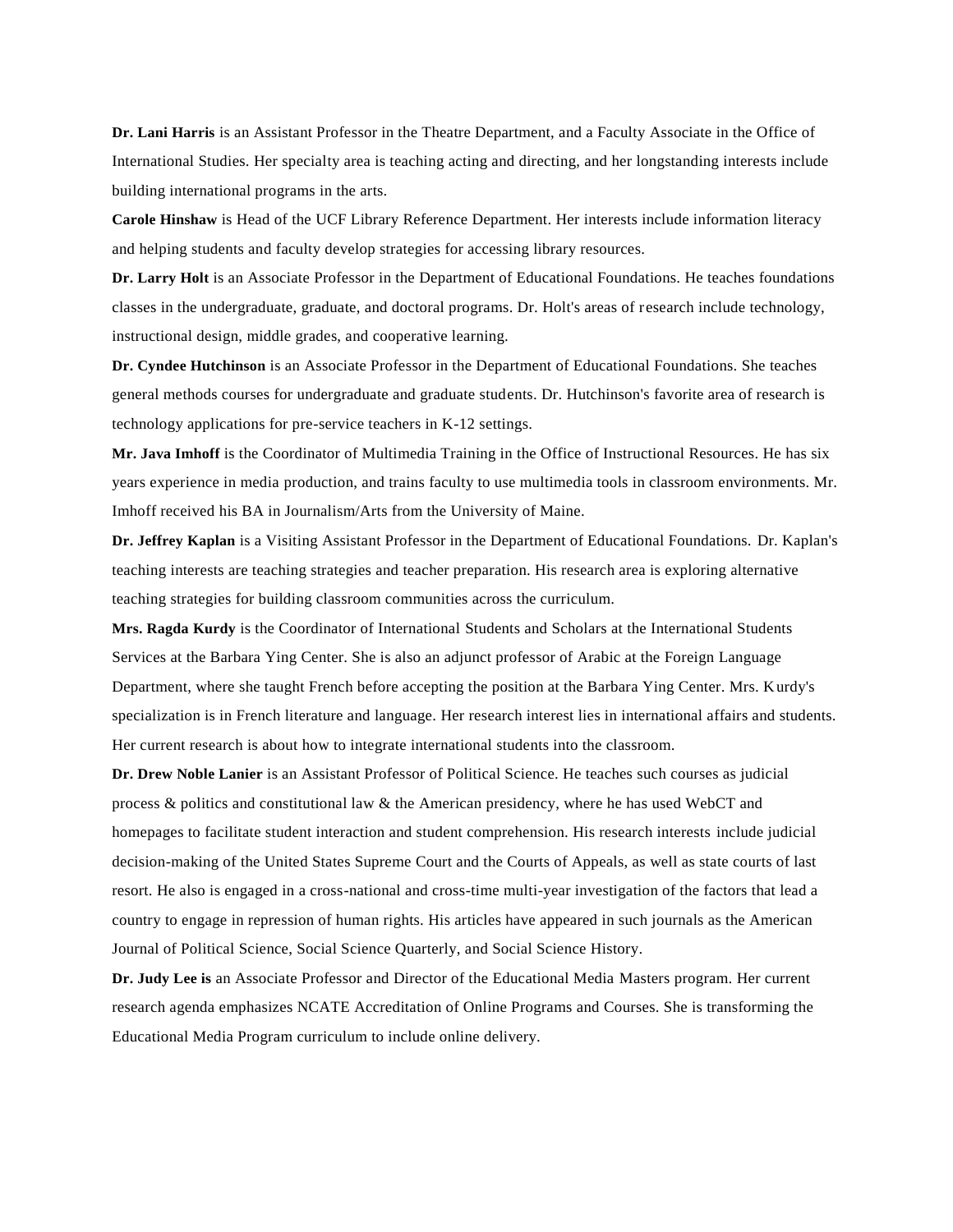**Dr. Martha Marinara** is the Director of Composition in the Department of English. She received her Ph.D. in Rhetoric and Composition from Lehigh University in 1993 and her BA in English and her MA in Creative Writing from Southern Connecticut State University.

**Dr. Ruth Marshall** is the Director of the Office of Instructional Resources. She has an Ed.D. in Instructional Technology.

**Dr. Joan Morris** is an Associate Professor of Sociology and the Director of Distributed Learning for the College of Arts and Sciences at the University of Central Florida. She has a Ph.D. from Louisiana State University and has also taught at Kent State University. She has published a book and numerous articles in the area of social inequality. Her present research focuses on teaching and learning, primarily in the area of web -based instruction.

**Dr. Janice Peterson** is the ORHS Coordinator/ Instructor in the School of Nursing, RN-BSN Program. Her areas of specialty include gerontology and use of technology in nursing education. Dr. Peterson's areas of research include hope and other psychosocial factors related to older adults coping with acute and chronic health problems; qualitative analysis of expert nurses' narratives; and interaction analysis of on-line discussion.

**Dr. Ransford C. Pyle**, J.D., Ph.D., is a Professor with the Department of Criminal Justice & Legal Studies. Dr. Pyle's teaching specialization is law and society, and his current research area is teaching critical thinking.

**Dr. Maria Cristina "M.C." Santana** is an Assistant Professor in the Nicholson School of Communication. Her teaching specialties are photojournalism, international communication, visual communication theory, diversity & community, and visual communication. Dr. Santana's areas of research include journalism, visual communication, and international media & diversity issues.

**Meg Scharf** is Associate Director for Public Services at the University Library. She is currently interested in library user studies and electronic plagiarism.

**Meg Schell** is the Coordinator of Media Design and Production for the Office of Instructional Resources. Ms. Schell has thirty years experience in media production. Her primary responsibility at UCF is in media production for Web, multimedia and live interactive course delivery. Ms. Schell also trains faculty to produce and use multimedia tools. She received her BA in Theater/Media from Florida Atlantic University, and her MA in Theater/Media from the University of South Carolina.

**Dr. Karen L. Smith** is the Director of The Faculty Center for Teaching and Learning and an Associate Professor of Foreign Languages. She holds a Ph.D. from the University of Texas at Austin where she specialized in curriculum development and learning theory. She has published extensively in the use of computer mediated communication tools for improving learning.

**Mr. Robert Taft** teaches international business out of the Finance Department in the College of Business and also runs the IB-2000 Program, which involves students from four universities in Florida. He is the Director of the new UCF International Business Center, which should become operational in the fall. He has been involved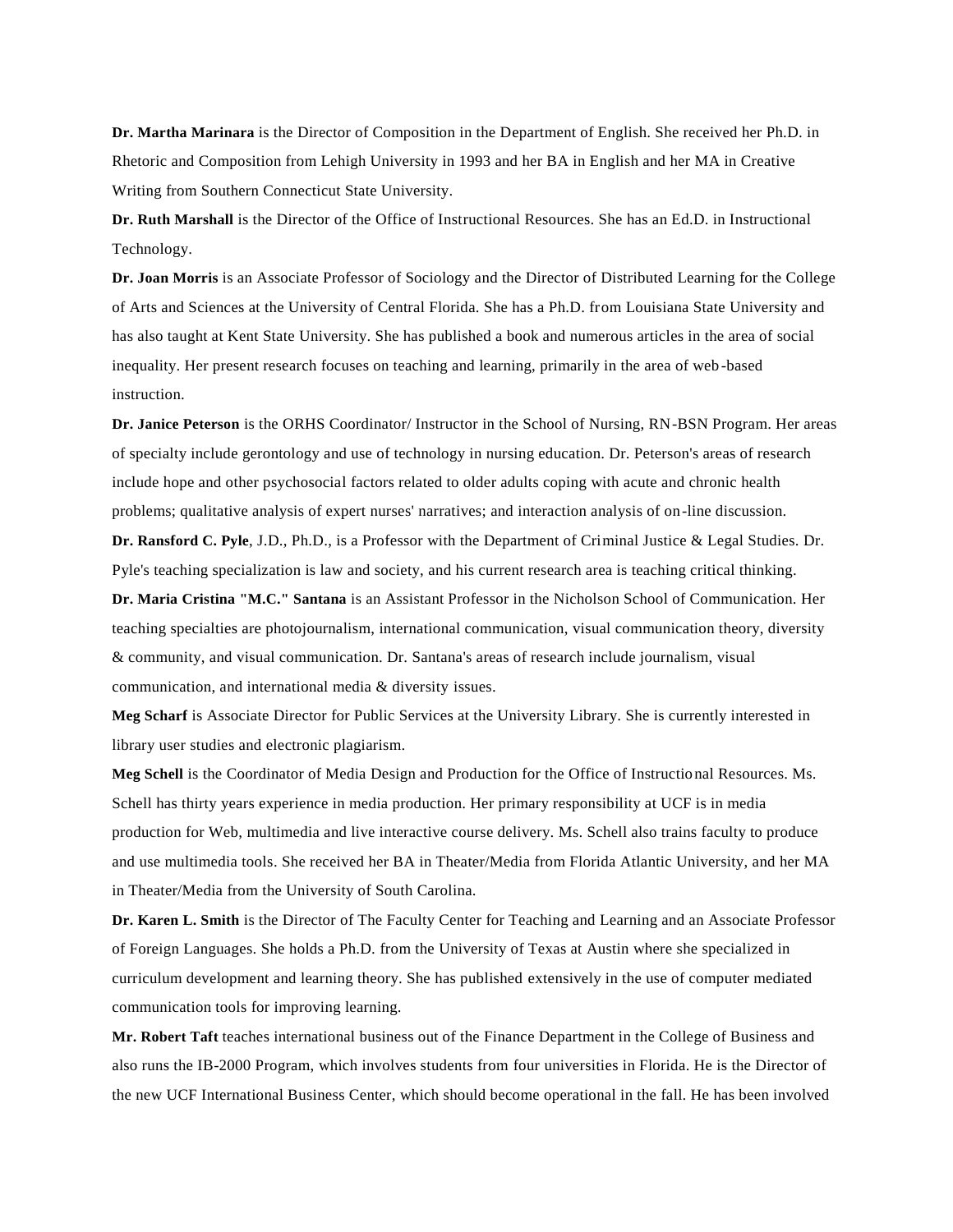in international business for several years, having worked in over 75 countries. Most recently he was President and CEO of the World Trade Association of Florida and prior to that the Deputy Assistant Secretary for Commerce for International Affairs.

**Dr. Bette S. Tallen** is the Assistant Director of Diversity Initiatives. Dr. Tallen is in charge of training and education on issues of diversity for the campus community. She received her Masters and Doctorate degree from the University of Michigan in Political Science and has been a college faculty member and administrator since 1973. She has primarily taught women's studies and interdisciplinary social science. Dr. Tallen has published extensively in the area of feminist theory and women's health issues. One of her articles on women and 12-step programs received the 1991 Distinguished Publication Award from the Association for Women in Psychology, and she is currently writing an article for Feminist Teacher on teaching diversity as a skill. **Dr. Bonnie Warren** is the Assistant Director of the Faculty Center for Teaching and Learning (FCTL). Prior to working with the FCTL, Dr. Warren was the Coordinator of Instructional Support and the Reading and Learning Specialist for 6 years at the Student Academic Resource Center (SARC). Currently, she is involved with assessing the impact of faculty's learning/teaching styles on how well students perform in their classrooms. Bonnie Warren received her Doctorate of Education in Curriculum & Instruction from the University of Central Florida in 1994 and her Master's of Science in Reading Education from the University of Tennessee, Knoxville. **Dr. Gregory A. Wiens** is a Visiting Instructor with the Department of Educational Foundations, where he teaches research and statistics. Dr. Wiens' research interest is the field of educational testing and human performance.

**Dr. Beth Rapp Young** is an Assistant Professor in the Department of English. Dr. Young earned her Ph.D. from theRhetoric, Linguistics and Literature program at the University of Southern California. She teaches classes in writing, research methods, and grammar. Recent articles include "Using Identification to Defend Child Medical Neglect," and "What Happens Next? How Reading Genre Fiction Is Like Reading Hypertext." **[Return](http://fctl.ucf.edu/Events/SummerConference/1999/#agenda)** to the top

### **Examples of Possible Project Goals**

The institute will provide support for faculty who are engaged in an instructional innovation project to create a or transform an existing course by adding new techniques, new materials, and new tools. Possible goals for projects include but are not limited to:

- adding teaching and learning strategies (cooperative learning, group interaction, formal and informal writing assignments) and materials that increase student participation (listening templates, Thnk-Pair-Share, text and research reading templates).
- developing strategies for testing production and performance in addition to knowledge acquisition
- diversifying a course or curriculum
- internationalizing a course or curriculum